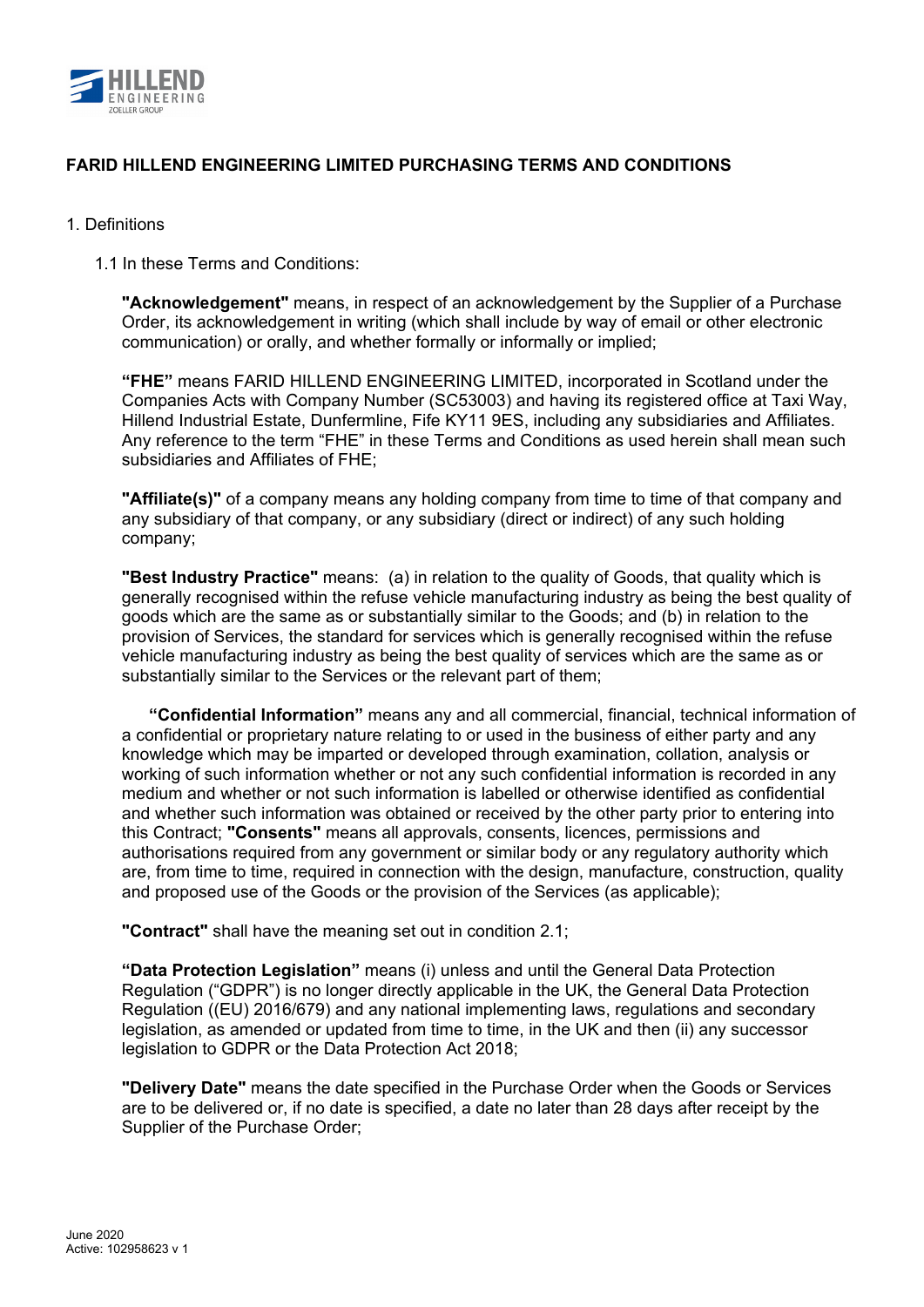

**"IPR"** means any and all intellectual property rights of any nature anywhere in the world whether registered, registrable or otherwise, including but not limited to patents, trade marks, registered designs and domain names, applications for any of the foregoing, trade or business names, goodwill, copyright, design rights, rights in databases, moral rights, know-how and any other intellectual property rights which subsist in computer software, documents, techniques, instruction manuals and lists and particulars of customers.

**"Law"** means any applicable law, statute, bye-law, regulation, order, regulatory policy (including any requirement or notice of any regulatory body), compulsory guidance or industry code of practice, rule of court or directives, delegated or subordinate legislation;

**"Goods"** means all (or any) of the goods to be supplied to FHE by the Supplier as set out in the Purchase Order (including software if so specified);

**"Personal Data"** shall have the same meaning as the Data Protection Act 2018;

**"Price"** means the price for the Goods or Services stated on the Purchase Order;

**"Purchase Order"** means FHE's written instruction to buy Goods and/or Services, incorporating these Terms and Conditions;

**"Services"** means all or any of the services and/or performance of works or professional services that FHE agrees to buy from the Supplier, as set out in the Purchase Order;

**"Supplier"** means the supplier identified as such in the Purchase Order;

**"Supplier Insolvency Event"** means in respect of the Supplier:

(a) other than for the purposes of a bona fide reconstruction or amalgamation, the Supplier passing a resolution for its winding up, or a court of competent jurisdiction making an order for it to be wound up or dissolved, or the Supplier being otherwise dissolved; or

(b) the appointment of an administrator of, or the making of an administration order in relation to, the Supplier, or the appointment of a receiver or administrative receiver of, or an encumbrancer taking possession of or selling, the whole or any part of the Supplier's undertaking, assets, rights or revenue; or

(c) the Supplier entering into an arrangement, compromise or composition in satisfaction of its debts with its creditors or any class of them, or taking steps to obtain a moratorium, or making an application to a court of competent jurisdiction for protection from its creditors; or

(d) the Supplier being unable to pay its debts, or being capable of being deemed unable to pay its debts, within the meaning of section 123 of the Insolvency Act 1986;or

(e) the Supplier entering into any arrangement, compromise or composition in satisfaction of its debts with its creditors;

**"Terms and Conditions"** means these terms and conditions; and

**"UK"** means the United Kingdom of Great Britain & Northern Ireland.

1.2 References to any law or statute are to such law or statute as amended, consolidated or re-enacted from time to time.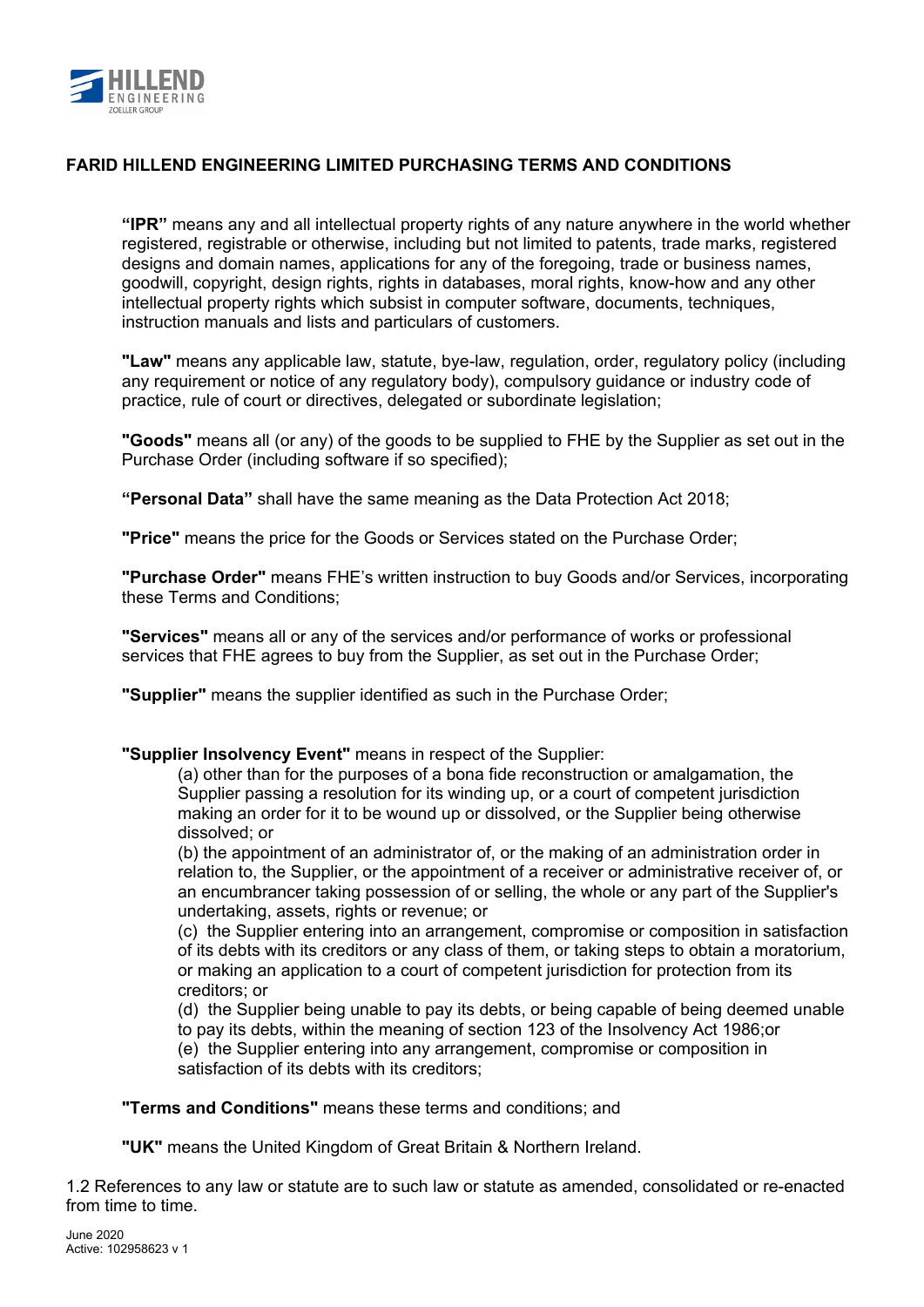

### **2. Terms and Conditions**

2.1 All Purchase Orders, these Terms and Conditions and any variation agreed in writing to these Terms and Conditions (including any specific terms and conditions agreed between the parties) shall form the entire contract between FHE and the Supplier in relation to the purchase of the Goods and/or Services specified in the relevant Purchase Order (the "**Contract**"). These Terms and Conditions are deemed to form part of and are incorporated in every Purchase Order. In the event of any inconsistency between any expressly agreed variation in writing (whether or not on a Purchase Order) and these Terms and Conditions, such expressly agreed variation shall prevail but only to the extent of such inconsistency.

2.2 No terms or conditions endorsed upon, delivered or contained in the Supplier's quotation, acknowledgement or acceptance of order, specification, invoice or similar document, irrespective of their date of communication to FHE, shall form part of the Contract and the Supplier waives any right which it otherwise might have to rely on such terms and conditions.

2.3 Acknowledgement of the Purchase Order constitutes acceptance of the Contract by the Supplier but without prejudice to the foregoing, the dispatch or delivery of the Goods or Services by the Supplier to FHE shall be deemed conclusive evidence of the Supplier's acceptance of these Terms and Conditions.

#### **3. Price and Payment**

3.1 Unless otherwise agreed and subject to condition 3.5, the Price is:

- 3.1.1 that stated in the Purchase Order;
- 3.1.2 exclusive of UK VAT or other local goods and services tax;
- 3.1.3 inclusive of any other taxes payable and any customs or import/export duties;

3.1.4 inclusive of cost of delivery to the delivery address specified in the Purchase Order and of standard packaging suitable for the means of delivery;

3.1.5 fixed; and

3.1.6 in the currency agreed between FHE and the Supplier, and if no currency has been agreed, in GB Pounds Sterling.

3.2 A valid VAT invoice in respect of the Price shall be produced to FHE by the Supplier and shall be a condition precedent to payment. The invoice may only be submitted and dated after completed delivery of the relevant Goods or completed performance of the relevant Services. The invoice shall not be valid unless it is addressed to FHE and it contains the Purchase Order number, the FHE Part Number (if any, as set out in the Purchase Order), the quantity and unit of measure, the Supplier's relevant VAT number, the net amount due, and the Supplier's full banking details (including account number, sort code, and, where applicable, SWIFT code). In the event that FHE reasonably considers that any invoice submitted by the Supplier is defective or relates to Goods supplied or Services performed otherwise than in accordance with the Supplier's obligations under the Contract, FHE shall be entitled to withhold payment of the disputed amount without prejudice to any other rights or remedies it may have.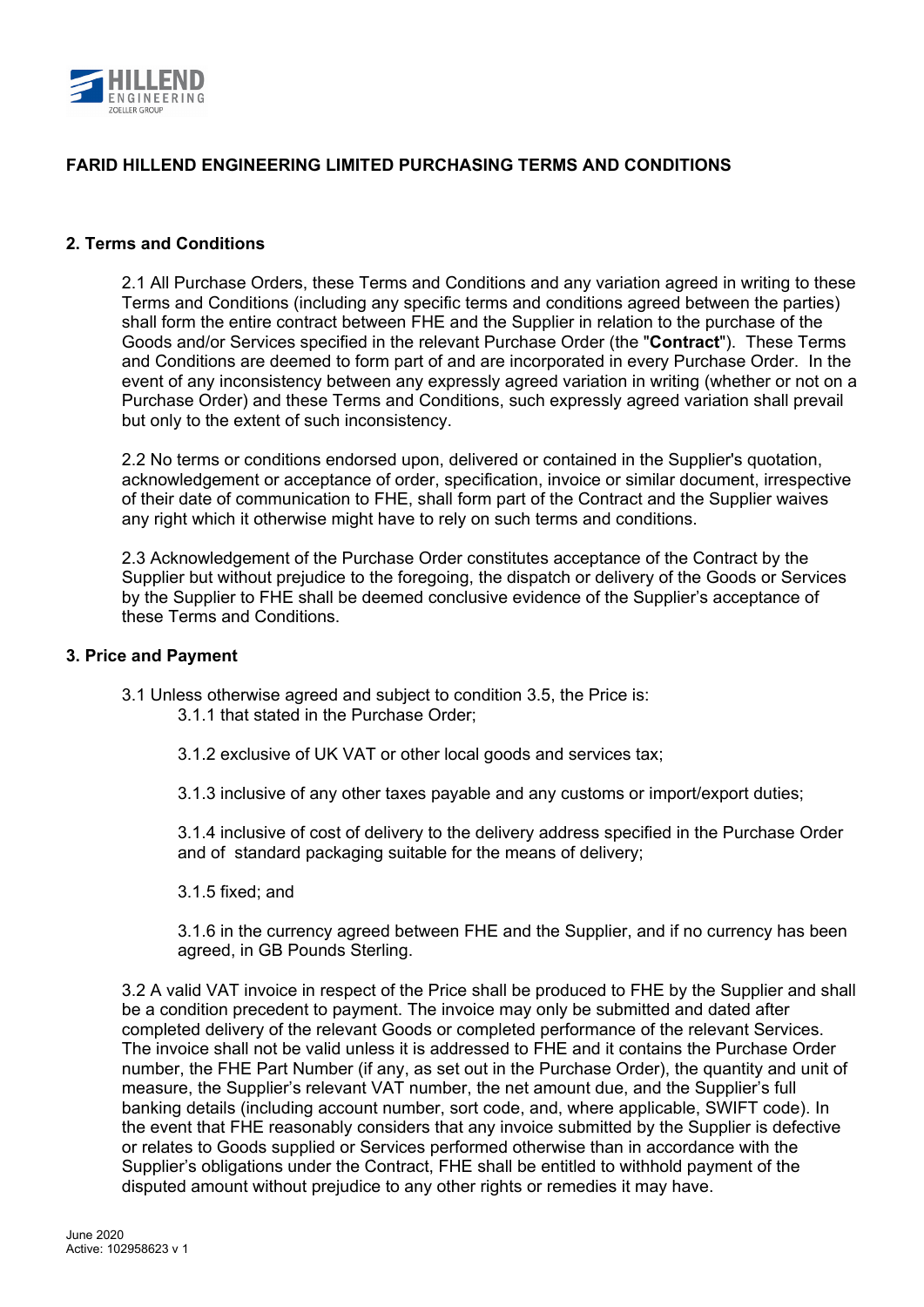

3.3 Subject to the rights of FHE to withhold payment under the terms of the Contract and subject to receipt of an invoice which complies with condition 3.2, FHE shall pay the Price no later than:

3.3.1 where Goods are delivered to FHE in the UK or directly to an export build site outside the UK, 90 days from the end of the month of receipt of the Goods;

3.3.2 where Goods are supplied to FHE in the UK for consolidation into a container for shipping to an export build site outside the UK, 120 days from the end of the month of the receipt of the Goods by FHE in the UK;

3.3.3 in respect of Services, 90 days from the end of the month of completion of the performance of the Services; and

3.3.4 where Goods and Services are provided under the same Contract, the later of the periods applicable to the Goods and Services under conditions 3.3.1 to 3.3.3 above.

3.4 The Supplier shall not be entitled to increase the Price.

3.5 In the case of manifest error or genuine mistake by FHE in respect of the determination of the Price, the parties agree that the Price will be recalculated by FHE in accordance with condition 3.1 and notified by FHE to the Supplier.

3.6 Where prototype parts ("**Prototype Parts**") are supplied under, or as part of, the Contract, the Prototype Parts will be detailed in the relevant Purchase Order and supplied free of charge. For the avoidance of doubt, the Supplier acknowledges that (other than provisions relating to Price and payment by FHE, to the extent inconsistent with supply free of charge) these Terms and Conditions apply to the supply of the Prototype Parts.

### 4. Warranties

4.1 The Supplier warrants to FHE and it is a condition of the Contract that the Goods and Services shall:

4.1.1 comply with any specification and any drawings, descriptions or samples supplied prior to, or as part of, the Purchase Order and any requirements made by FHE, conform to any standards and specifications specified in the Purchase Order and be capable of any standard of performance specified in the Purchase Order;

4.1.2 comply with Best Industry Practice, be free from any defects in design, material and workmanship and be safe and fit for their purpose (including any purpose specified by FHE);

4.1.3 in the case of Services, be supplied with due speed, care, skill and diligence;

4.1.4 (together with all supporting literature provided with the Goods and/or Services supplied) comply in all respects (including, where applicable, their design, manufacture, construction, quality and proposed use) with all Laws, Consents and industry standards applicable to the nature of the Goods and Services supplied; and

4.1.5 unless agreed in writing by FHE, have any necessary export or import licences and comply with all relevant government regulations.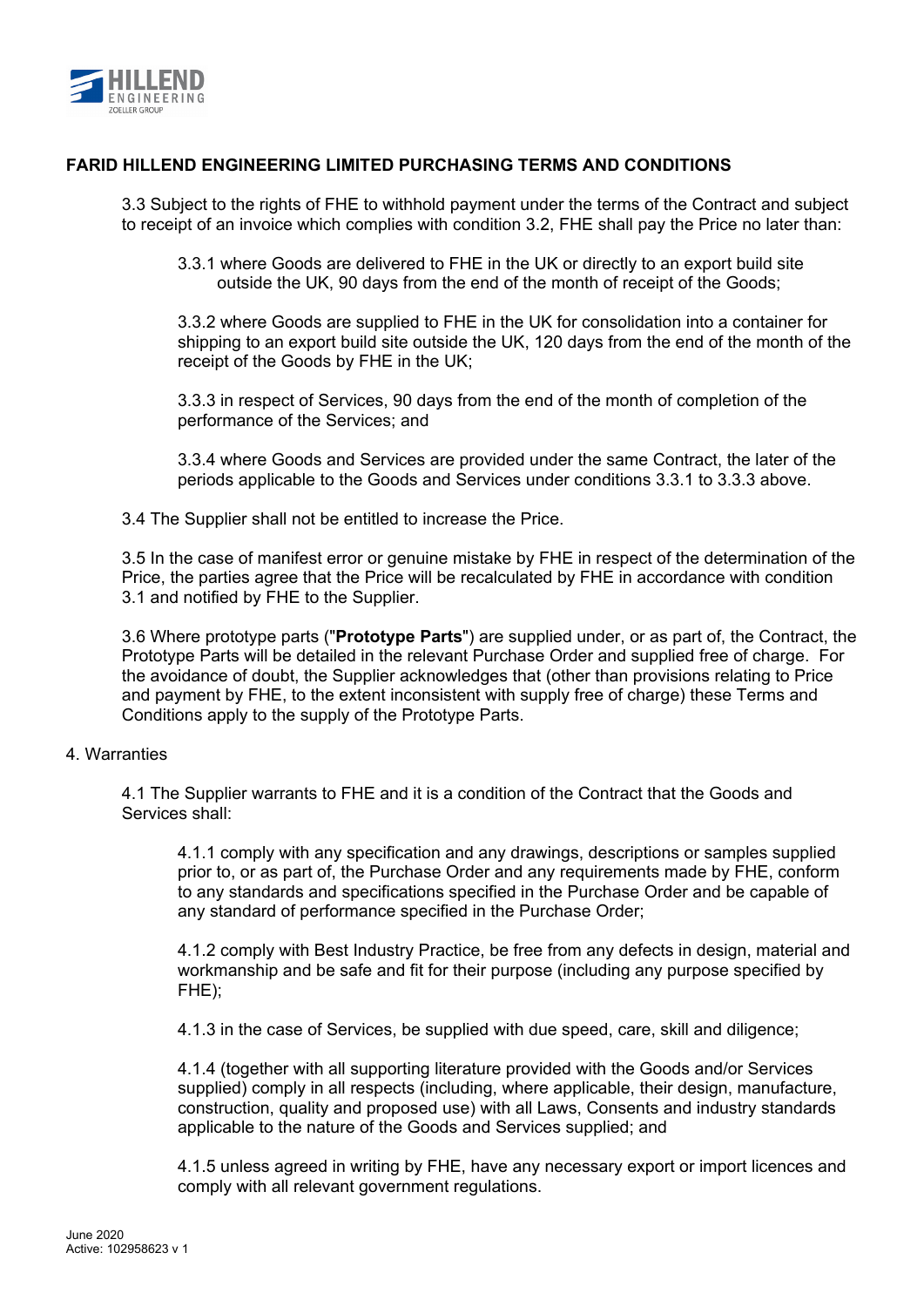

4.2 The Supplier warrants to FHE and it is a condition of the Contract that:

4.2.1 it shall at all times employ sufficient suitably qualified and trained staff to ensure it is able to provide the Goods and/or Services as required by the Contract;

4.2.2 it shall obtain and maintain in force for the duration of this Contract all licences, permissions, authorisations, consents and permits needed to manufacture, assemble and deliver the Goods and Services in accordance with the terms of this Contract;

4.2.3 in providing the Goods or Services it will not infringe the IPR of any third party;

4.2.4 it has no other commitments or obligations that will conflict with or interfere with its performance of the Services and/or supply of Goods; and

4.2.5 it shall not sub-contract the supply of Goods and/or performance of the Services hereunder to any third party without the prior written consent of FHE such consent not to be unreasonably withheld. For the avoidance of doubt, this condition shall not prevent the Supplier from incorporating third party components from forming part of its Goods supplied in accordance with the Contract.

4.3 FHE's rights under these conditions are in addition to the statutory conditions implied in favour of FHE by the Sale of Goods Act 1979.

4.4 Without prejudice to conditions 4.1, 4.2 and 4.3 and any other rights of FHE in law and under the Contract, the Supplier warrants that the Goods and Services shall continue to comply with conditions 4.1.1 and 4.1.2 until (i) 36 months from the date of completed delivery of the Goods and Services; or (ii) 36 months after the Goods have been entered into service on a vehicle by an FHE's customer (whichever is the later) and if they do not so comply the Supplier shall:

4.4.1 in the event that the ownership of the vehicle to which the Goods and Services are fitted has not transferred to FHE's Customer, at its cost (including freight and any cost of dismantling and reassembly), within 24 hours of notice from FHE, remedy the defect in the Goods or replace the Goods to the satisfaction of FHE; and

4.4.2 in the event that the ownership of the vehicle to which the Goods and Services are fitted has transferred to FHE's Customer, issue a credit note to FHE which will cover the current spares purchase price of the Goods, freight (including to overseas FHE customers) and any cost of dismantling and reassembly, within 6 months of notice from FHE.

4.5 Without prejudice to condition 4.1, the Supplier shall (at no cost to FHE) ensure that, where applicable, all relevant system or component approval(s) and EC whole vehicle type approval(s) or UK vehicle type approval(s) have been obtained in respect of the Goods and/or Services prior to delivery of the Goods and/or Services.

4.6 Where the Goods are repaired or replaced or Services re-performed in accordance with this condition 4, the Supplier warrants those repaired or replaced Goods for a further period of 2 years from the date of repair or replacement, or the balance of the initial warranty period, whichever is longer.

4.7 If the Supplier is required to remedy any defect in, or to replace or re-perform (as applicable) any Goods and/or Services ("**Remedial Action**") pursuant to a breach of this condition 4 and the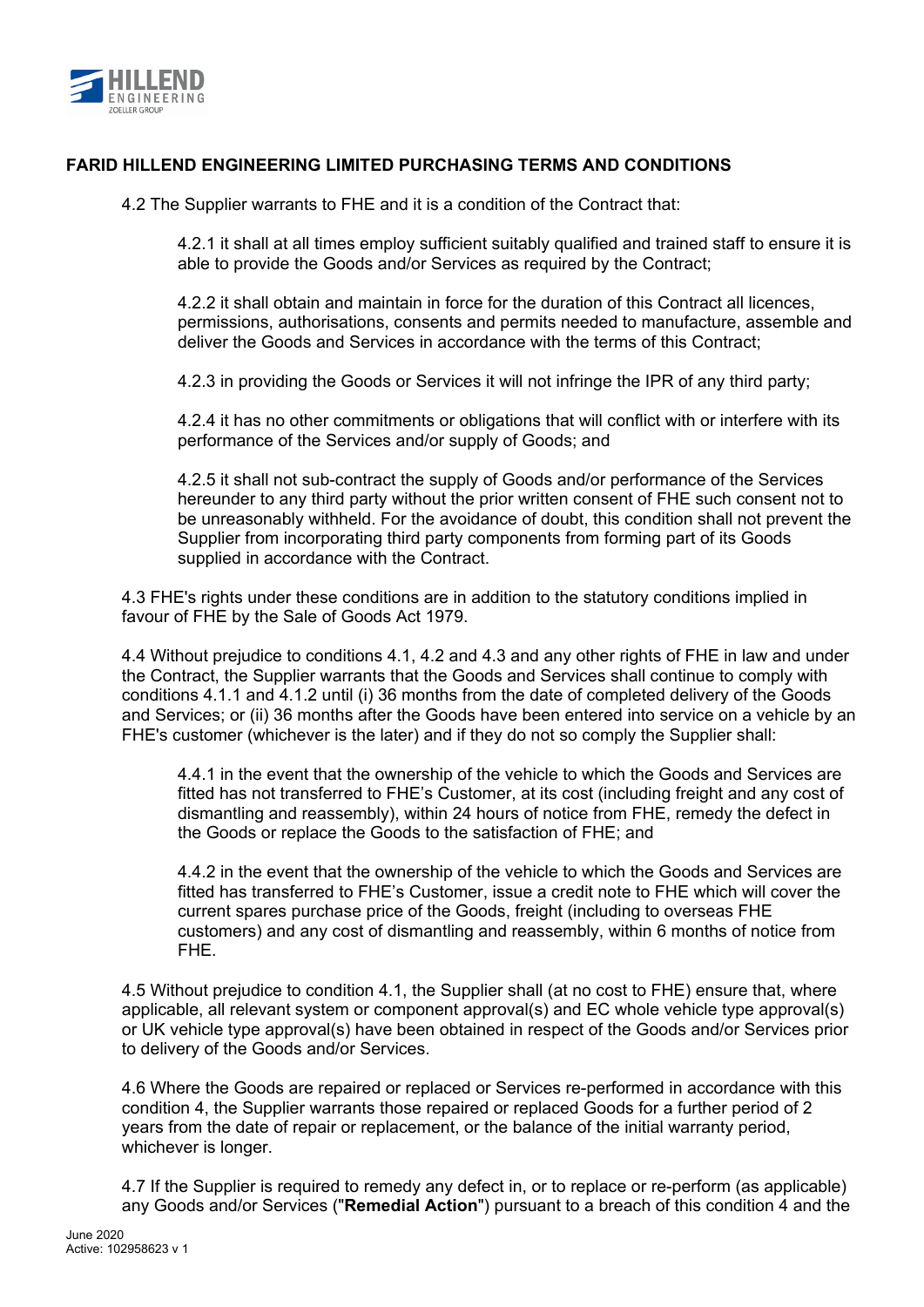

Supplier is dealing directly with FHE's customer in relation to performing the Remedial Action, the Supplier must keep FHE regularly informed in writing as to the progress (including as to cost) of the Remedial Action.

### 5. Changes in Specification or Design

5.1 The Supplier undertakes not to make any changes in specification, design or quality of the Goods or to make goods obsolete without giving to FHE a minimum of 12 months notice in writing of the change or such lesser period as FHE may agree to in writing in that particular instance.

5.2 In the event that any such changes cannot reasonably be incorporated in FHE's design or products or are unacceptable to FHE, FHE reserves the right to cancel the Contract at no cost to FHE.

5.3 If FHE wishes to make a change, alteration, addition or deletion from the scope of any Services and/or the Specification for any Goods or Services set out in a Purchase Order, FHE shall submit a written notice to the Supplier outlining such changes (a "**Change Notice**").

5.4 The Supplier shall review the Change Notice and provide FHE, as soon as possible and in any event within ten (10) business days, with a written response that sets out the scope of the change, any additional charges or costs to implement the Change Notice and the time required for the Supplier to complete the change set out in the Change Notice (the "**Supplier's Response**").

5.5 FHE may confirm the Change Notice by returning an executed copy of the Supplier's Response to the Supplier. Any such executed Supplier's Response shall be deemed incorporated into the Contract and constitute a formal amendment to the Contract.

## 6. Pre-Delivery Inspection Rights

6.1 Prior to delivery, the Supplier shall inspect and test the Goods for compliance with the Purchase Order. FHE reserves the right to have an authorised representative attend the inspection and tests. If the Goods or any part thereof fail inspection and/or testing, the Supplier shall advise FHE accordingly.

6.2 FHE shall be entitled to request the Supplier supply certified copies of records of such inspection and tests free of charge and the Supplier shall promptly and fully comply with such request.

6.3 FHE reserves the right at reasonable times and on reasonable notice to inspect the premises of the Supplier and any permitted subcontractor in order to satisfy itself as to the working practices of the Supplier in relation to the manufacture of the Goods.

6.4 If the Goods or any part thereof fail inspection and/or testing, FHE (without prejudice to any of its other rights) reserves the right to charge the Supplier any cost in respect of travel and accommodation incurred by FHE for subsequent re-inspection and/or re-testing (if any).

 6.5 Notwithstanding any such inspection or testing, the Supplier shall remain fully responsible for the Goods and any such inspection or testing shall not diminish or otherwise affect the Supplier's obligations under the Contract.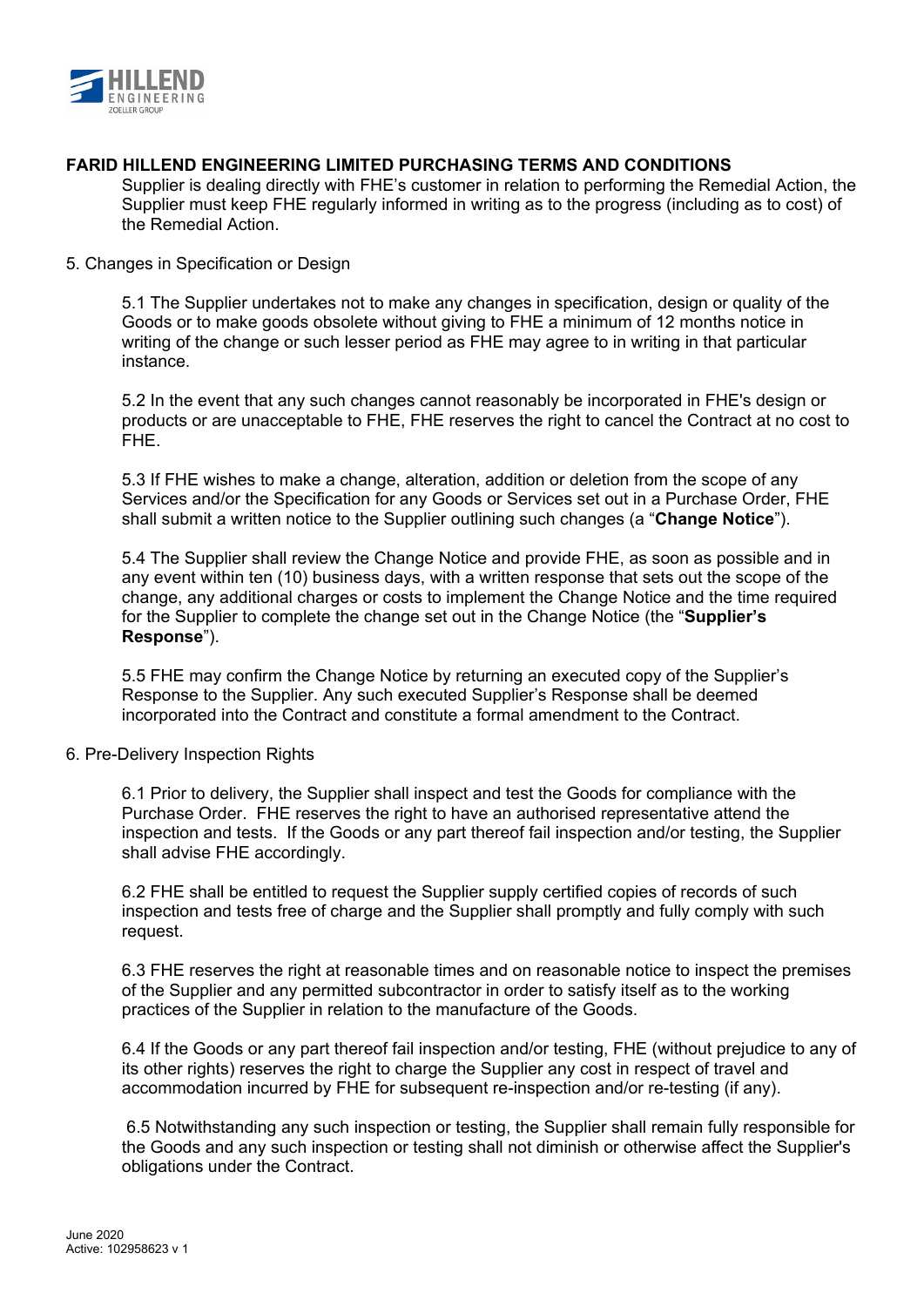

7. Delivery of Goods and/or Performance of Services

7.1 Delivery of the Goods and/or Services shall be made (at the Supplier's risk and expense) to the address specified in the Purchase Order and on the date specified in the Purchase Order during normal business hours, unless otherwise agreed in writing by the parties prior to the delivery of the Goods and/or Services. FHE shall be under no obligation to accept delivery of the Goods before the date(s) specified in the Purchase Order but reserves the right to do so.

7.2 The Supplier acknowledges and agrees that time is of the essence in the performance of the Services and the delivery of the Goods and Services in accordance with this Contract and, without prejudice to any other rights which it may have, FHE reserves the right to cancel, without notice, the whole or any part of the Purchase Order if this condition is not complied with by the Supplier.

7.3 All deliveries of Goods must comply with the following conditions:

7.3.1 the Goods must be accompanied by an accurate and readily available packing note detailing: the supplier, quantity of Goods, FHE part numbers, description of the Goods, Purchase Order number, contract number (where applicable) and any other relevant information;

7.3.2 other than free issue materials or samples, all Goods delivered to FHE must have an agreed price on the Purchase Order prior to delivery;

7.3.3 the Goods must be clearly marked or labelled with the FHE part number as stated in the relevant Purchase Order;

7.3.4 the Goods must be packed for the mode of delivery and type of goods involved at no cost to FHE;

7.3.5 conform to any applicable export and/or import regulations.

7.5 The Supplier shall be held responsible for any damage incurred due to bad or insecure/inadequate packing.

7.6 FHE will issue a Delivery Discrepancy Report ("DDR") for any deliveries where the Goods are damaged, the full order of Goods has not been delivered, or where the delivery does not meet the requirements of this condition 7. The Supplier shall action the DDR on an urgent basis.

7.7 Where FHE has placed a Purchase Order that includes Goods that require an initial sample inspection report (an "ISIR"), such Goods must be delivered with the ISIR. If such Goods are delivered without the ISIR, FHE reserves the right to refuse to accept the delivery.

7.8 Where FHE cancels the whole or part of a Purchase Order in accordance with condition 7.2 pursuant to late delivery of the Goods and/or Services:

7.8.1 all sums payable by FHE in relation to the whole or part of the Purchase Order which is cancelled shall cease to become payable;

7.8.2 all sums paid by FHE in relation to the whole or part of the Purchase Order which is cancelled shall be repaid by the Supplier;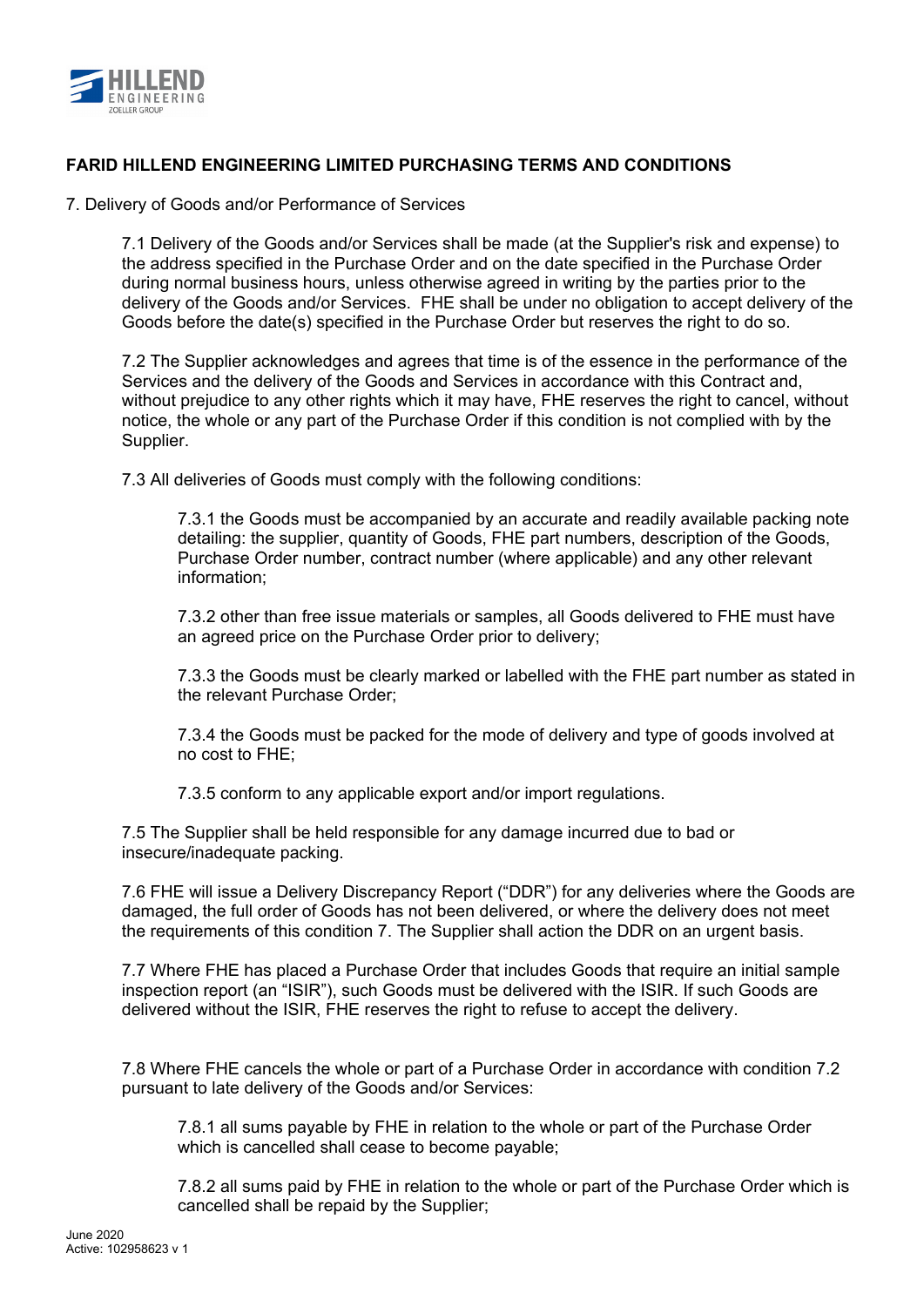

7.8.3 the Supplier shall indemnify FHE and keep FHE indemnified in respect of any additional costs, loss or expenses incurred by FHE which are in any way attributable to the Supplier's failure to deliver the Goods and/or Services on the Delivery Date; and

7.8.4 FHE shall be entitled to refuse to accept any subsequent delivery of the Goods and/or Services pursuant to the Contract which the Supplier attempts to make.

### 8. FHE's Remedies

8.1 FHE shall have the right to inspect the Goods or Services upon delivery in accordance with this condition 8. Notwithstanding FHE's right to inspect the Goods or Services upon delivery, if FHE fails to exercise such right to inspect the Goods or Services upon delivery such failure will not prejudice its rights under this condition 8.

8.2 If any part of the Services fails to comply with condition 4 or in any way differs from the Contract, other than as a result of default or negligence on the part of FHE, FHE shall notify the Supplier accordingly and the Supplier shall at its own expense reschedule and perform the work correctly within such reasonable time as may be specified by FHE.

8.3 FHE shall have the right exercisable during the performance of any of the Services to suspend any payment obligation in respect of any Services if the performance does not conform in quality with any stipulations in the Contract or if the performance is delayed.

8.4 FHE shall have the right to suspend any payment obligation in respect of any Goods if they do not conform in quality with any stipulations in the Contract.

8.5 Where Goods are damaged FHE shall notify the Supplier. FHE may reject the damaged Goods and the following provisions shall apply:

8.5.1 at the Supplier's earliest opportunity the Supplier shall collect the damaged Goods from FHE at the Supplier's expense. If the Supplier has not collected the damaged Goods within 30 days of notification by FHE in accordance with condition 8.5, FHE shall have the right to store the damaged Goods at the Supplier's expense or to destroy the damaged Goods at the Supplier's expense;

8.5.2 during the period between delivery of the Goods and collection by the Supplier, FHE shall not be liable for any loss or further damage caused to the damaged Goods;

8.5.3 all sums payable by FHE in relation to the damaged Goods shall cease to become payable;

8.5.4 all sums paid by FHE in relation to the damaged Goods shall be repaid by the Supplier immediately;

8.5.5 the Supplier shall indemnify FHE and keep FHE indemnified in respect of any costs, losses or expenses incurred by FHE which are in any way attributable to the Goods being damaged; and

8.5.6 if FHE so requests, the Supplier shall immediately replace damaged Goods at the Supplier's expense (in which case such part of the Price attributable to the damaged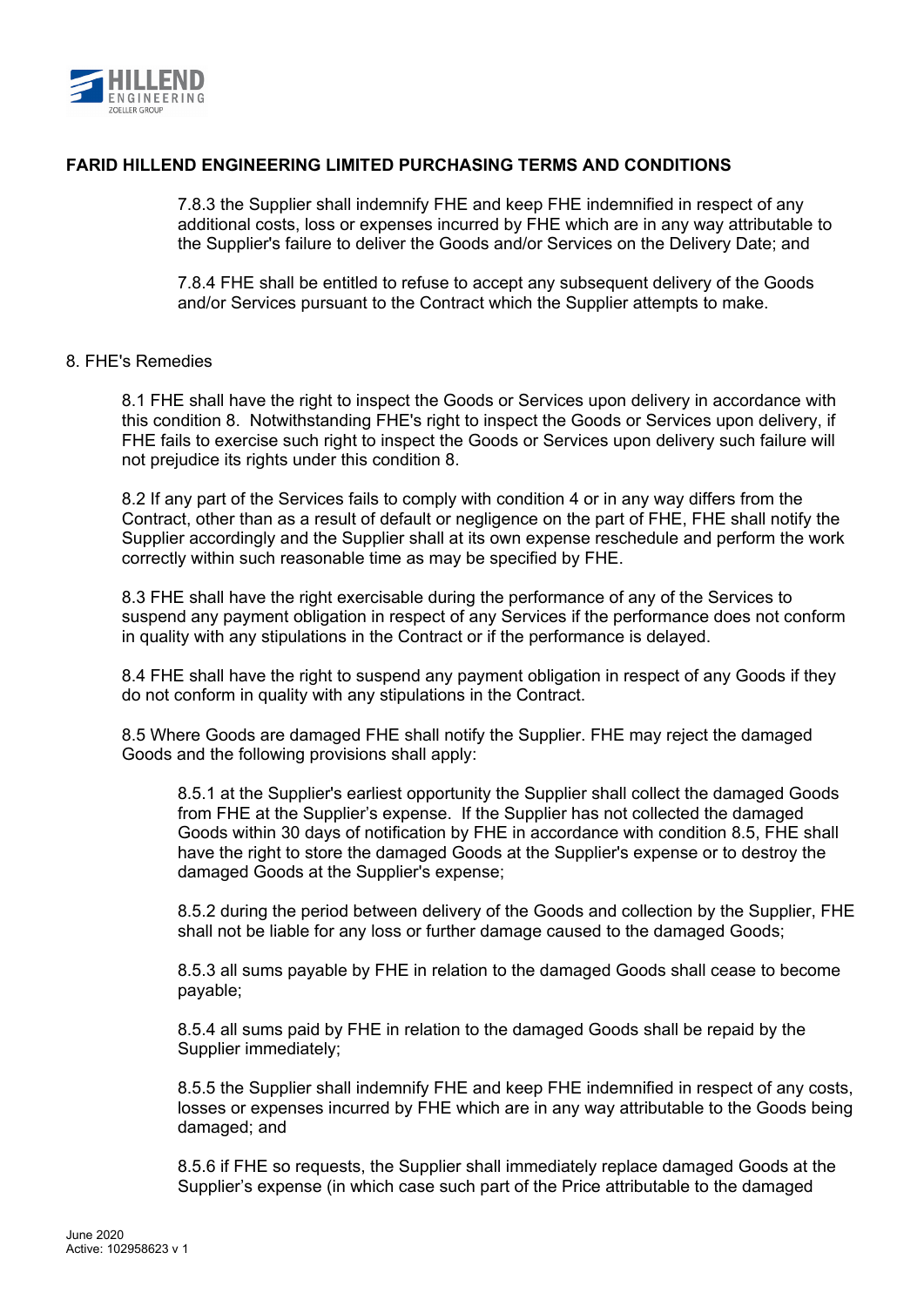

Goods will only become payable by FHE following delivery and acceptance by FHE of the replacement Goods).

8.6 Where there are shortages in delivery quantity in the Purchase Order (including, for the avoidance of doubt, where Goods are lost in transit) FHE shall notify the Supplier and the following provisions shall apply:

8.6.1 all sums payable by FHE in relation to the missing Goods shall cease to become payable;

8.6.2 all sums paid by FHE in relation to the missing Goods shall be repaid by the Supplier immediately;

8.6.3 the Supplier shall indemnify FHE and keep FHE indemnified in respect of any costs, losses or expenses incurred by FHE which are in any way attributable to the Goods being missing; and

8.6.4 if FHE so requests, the Supplier shall immediately deliver the missing Goods at the Supplier's expense (in which case such part of the Price attributable to the missing Goods will only become payable by FHE following delivery and acceptance by FHE of the missing Goods).

8.7 Without prejudice to its rights under conditions 8.5, 8.6 and 8.7, if some or all of the Goods are damaged or some or all of the Goods are missing, FHE shall be entitled to cancel, with immediate effect, the whole or any unexecuted part of the Purchase Order and the rights referred to in condition 8.5, condition 8.6 (as applicable) and condition 8.7 (as applicable) shall apply.

8.8 Where there is an excess of Goods in relation to the Purchase Order FHE may reject the excess Goods by notice in writing to the Supplier and the following provisions shall apply:

8.8.1 at the Supplier's earliest opportunity the Supplier shall collect the excess Goods from FHE at the Supplier's expense. If the Supplier has not collected the excess Goods within 30 days of notification by FHE in accordance with condition 8.5, FHE shall have the right to store the excess Goods at the Supplier's expense or to destroy the excess Goods at the Supplier's expense;

8.8.2 during the period between delivery of the Goods and collection by the Supplier, FHE shall not be liable for any loss or damage caused to the excess Goods; and

8.8.3 no sum shall be due to the Supplier for the excess Goods and in the event that sums are paid to the Supplier for the excess Goods, the Supplier shall repay such sums to FHE immediately.

8.9 FHE may accept excess Goods delivered under the Purchase Order by notifying the Supplier of such acceptance and the following provisions shall apply:

8.9.1 FHE reserves the right to charge an administration fee of £250 (exclusive of any VAT) ("**Administration Fee**") to reflect the increased administration time and costs incurred by FHE in processing the excess Goods into stock and production plans;

8.9.2 if FHE charges the Administration Fee, it will issue an invoice to the Supplier in respect of the Administration Fee;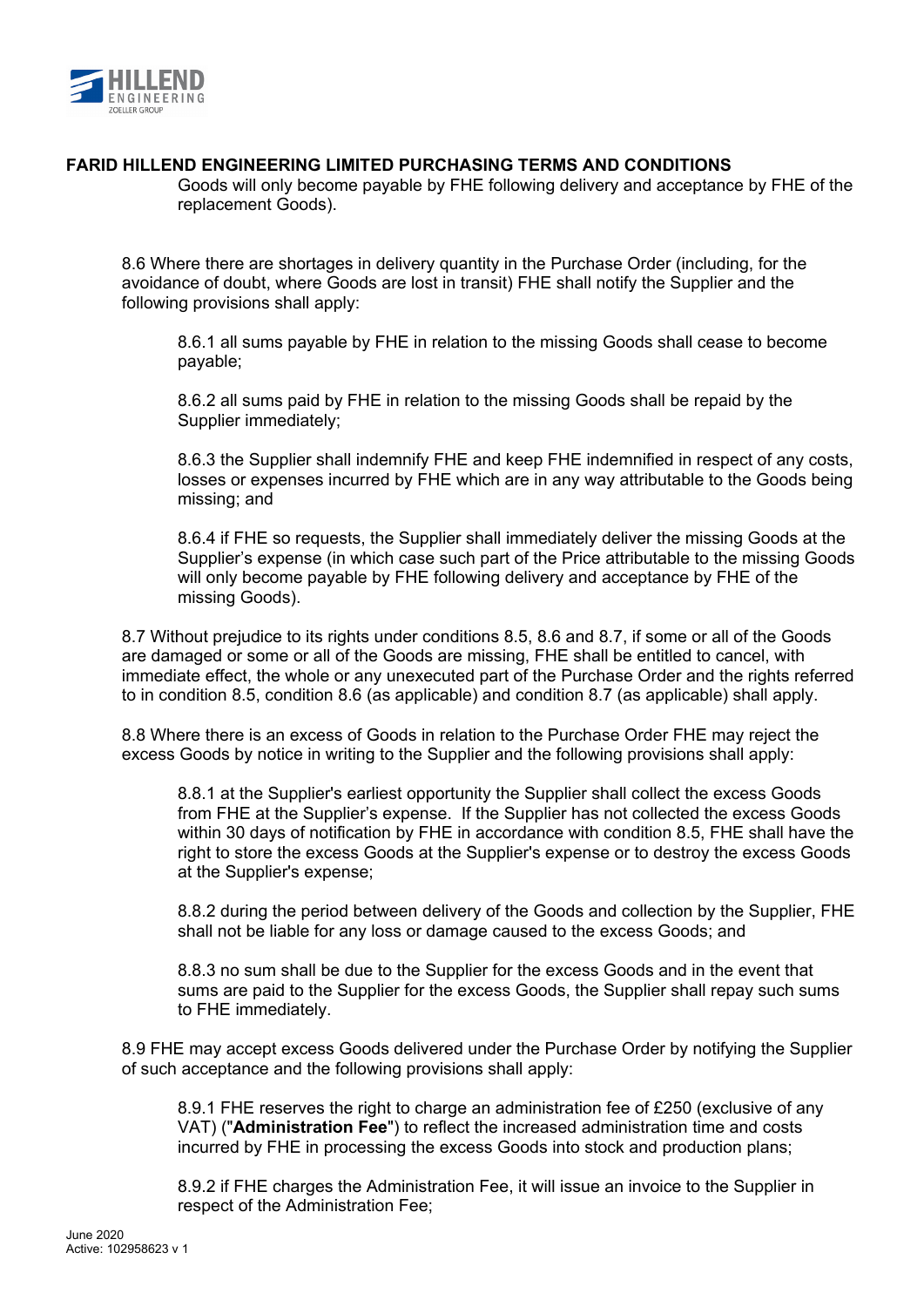

8.9.3 without prejudice to FHE's general right of set off in condition 22, the Administration Fee shall be set off against the amount payable by FHE under any invoice from the Supplier which includes the excess Goods; and

8.9.4 subject to the other provisions of this condition 8.9, the price of the excess Goods shall be payable by FHE in accordance with condition 3.

### 9. Title and Risk

9.1 The title and risk in the Goods and/or Services shall remain with the Supplier until they are actually delivered to the location specified by FHE in the Purchase Order, transferred to FHE's possession and signed for by an authorised representative of FHE, at which time title and risk in the Goods and/or Services shall transfer to FHE.

9.2 All material supplied by FHE to the Supplier, including without limitation any kits or parts ("**FHE Materials**"), will remain the absolute property of FHE. The Supplier is not granted nor entitled to any lien, charge or other security interest or any other encumbrances over any FHE Materials or the fully completed Goods.

9.3 From delivery of all FHE Materials to the Supplier until delivery to and acceptance of the finished Goods by FHE, the risk of loss or damage to such FHE Materials and the partially or fully completed Goods shall be borne by the Supplier.

9.4 The Supplier will indemnify FHE and keep FHE indemnified in respect of all of the costs of replacing or repairing any FHE Materials, or partially or fully-completed Goods which become lost or damaged as a result of negligence on the part of the Supplier or while they are at the Supplier's risk.

9.5 The Supplier will ensure that all FHE Materials will be properly and securely retained and identified as the property of FHE. The Supplier will not part with possession of any FHE Materials or make them available to any person.

### 10. Indemnity

10.1 Without prejudice to any other provision of this Contract, the Supplier shall indemnify and keep indemnified FHE, its employees, agents and contractors (each an "Indemnified Party") against all current and future direct, indirect or consequential liabilities (all three of which terms include, without limitation, loss of profit, loss of business, depletion of goodwill and like loss), loss, damages, injury, costs and expenses (including legal and other professional fees and expenses) (hereafter "**Liabilities**") awarded against or incurred or paid by any Indemnified Party as a result of or in connection with:

10.1.1 defective workmanship, quality or materials and/or breach of the Contract by the Supplier;

10.1.2 an infringement or alleged infringement of any IPR caused by the use, manufacture or supply of the Goods and/or Services;

10.1.3 any claim made against FHE in respect of any Liabilities sustained by FHE's employees or agents or by any customer or third party to the extent that such Liabilities were caused by, relate to or arise from the Goods and/or Services, or are a consequence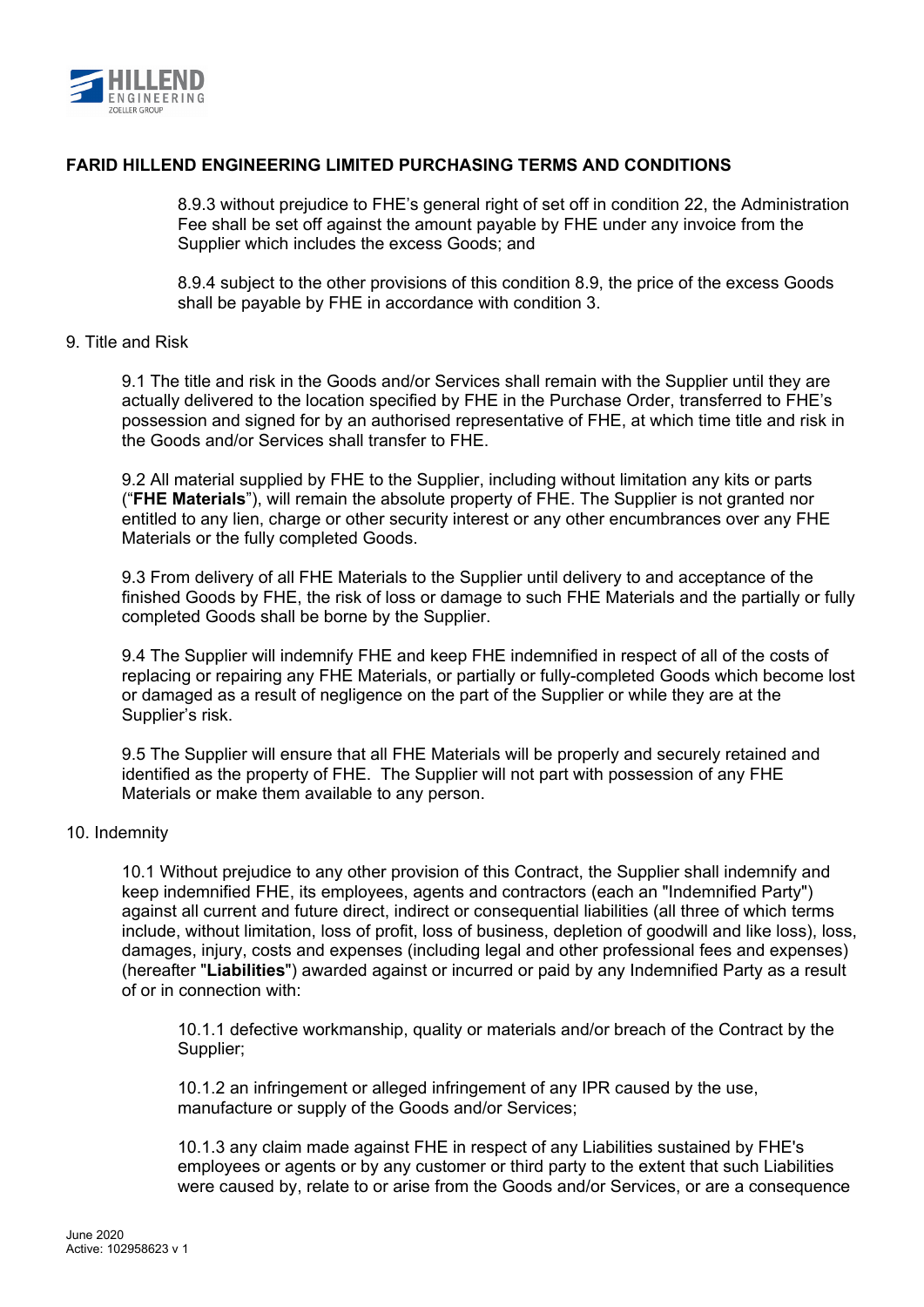

of a direct or indirect breach or negligent performance or failure or delay in performance of the terms of the Contract by the Supplier;

10.1.4 any negligent or wrongful act or omission of the Supplier or any of its employees, agents or contractors in the course of or related to the performance of, or failure to perform, any obligations of the Supplier under this Contract.

10.1.5 any decision of FHE (at FHE's sole discretion) to source goods and/or services similar to the Goods and/or Services from an alternative supplier as a consequence of any breach or negligent performance or failure or delay in performance of the terms of the Contract by the Supplier; and

10.1.6 any fraud, dishonesty, misrepresentation, or wilful default of the Supplier.

10.2 FHE reserves the right to include within any indemnity claim under condition 10.1 an amount or amounts in respect of anticipated future losses of FHE in respect of matters described in conditions 10.1.1 to 10.1.6 above, such amount(s) to be calculated by FHE acting reasonably and based on FHE's experience of past third party claims in respect of the particular Goods and/or Services provided under the Contract.

### 11. Intellectual Property Rights

11.1 The Parties agree that the Goods and any deliverables provided through the Services ("**Deliverables**") and any and all IPR in relation thereto shall belong to and be the absolute property of FHE and the Supplier hereby assigns to FHE its whole right, title, interest and guarantee in and to all Goods and Deliverables as legal and beneficial owner, free from all encumbrances to the effect that such Goods and Deliverables and any IPR in such Goods and Deliverables vest in FHE on their creation.

11.2 Insofar as any such Goods, Deliverables and IPR arise or are created in the future, the Supplier hereby assigns all such Goods, Deliverables and IPR to FHE on the foregoing terms by way of present assignment of future rights.

11.3 In the event that FHE grants the Supplier permission to use sub-contractors for the provision of Services or the creation of Goods, the Supplier shall ensure that all such sub-contractors enter into written contracts with the Supplier that include specific intellectual property provisions such that any and all IPR created by the sub-contractors under the contract will vest on creation in Supplier thereby enabling the Supplier to assign all such IPR to FHE so as to give effect to condition 11.1

11.4 The Supplier hereby undertakes at the request and expense of FHE to forthwith do all acts and execute all documents, forms and authorisations anywhere in the world, and shall procure and ensure (where relevant) that its directors, employees, advisers and any permitted subcontractors do the same, in each case which may be necessary or reasonably desirable to confirm the title of FHE or its nominee to the IPR whether in connection with any registration of title or otherwise and in the event that the Supplier fails to do so, FHE is hereby irrevocably authorised and empowered to exercise and perform such acts and take such proceedings in the Supplier's name and on its behalf as the attorney for the Supplier.

11.5 If for any reason the Supplier is not legally able to assign certain IPR in the Goods and/or Deliverables to FHE, it shall notify FHE immediately and procure that FHE shall receive from the Supplier and/or third party (as appropriate), a perpetual, irrevocable, royalty-free, transferable,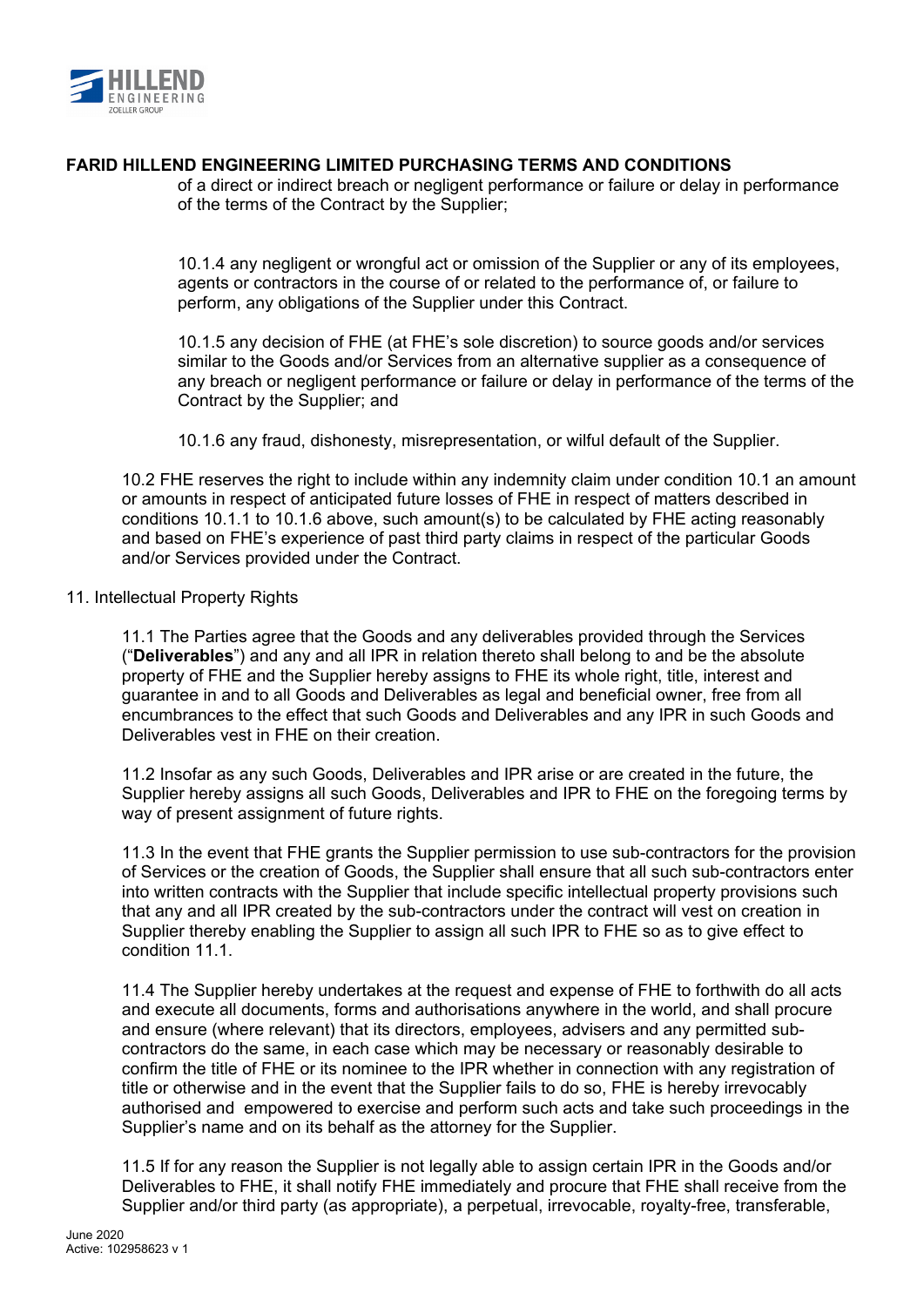

worldwide, non-exclusive licence to use, modify and develop such non-assignable IPR for any purpose.

11.6 Notwithstanding the terms of conditions 11.1, 11.2 and 11.3, all IPR of a party that was in existence prior to the commencement of the Contract and which has not been created, obtained or developed in connection with the Contract ("**Background IPR**"), shall remain the property of that party.

11.7 In the event that the Supplier requires access to or use of FHE's Background IPR for the provision of the Goods and Services, FHE hereby grants to the Supplier a limited, nontransferable, non-exclusive licence to use such Background IPR solely for the purpose of performing the Services and/or creating the Goods and Deliverables under this Contract. For the avoidance of doubt, FHE's Background IPR shall constitute "Confidential Information" of FHE and the provisions of condition 16 shall apply to such materials.

11.8 The Supplier hereby and shall procure that any permitted sub-contractor hereby irrevocably and unconditionally waives all rights under Chapter IV of the Copyright, Designs and Patents Act 1988 (as amended) and any other moral rights which the Supplier (or any permitted subcontractor) may have in any Goods and Deliverables (but excluding any Background IPR of the Supplier) in whatever part of the world such rights may be enforceable.

11.9 Any trademarks, trade names, service marks or other symbols whether of the Supplier or FHE, used or affixed to the Goods shall be used or affixed in accordance with FHE's written instructions.

11.10 If, at any time, a third party alleges that its IPR has been infringed by any Goods, Services and/or Deliverables or in FHE's reasonable opinion such allegation is likely to be made, the Supplier, if FHE shall first have consented (which consent may be given or withheld at FHE's sole discretion), shall (at the Supplier's expense) either:

11.10.1 procure for FHE the right to continue to use the Goods, Deliverables and/or Services without infringing any third party IPR in any or all ways and for any or all purposes for which it dealt with or was dealing or intended to deal with the Goods, Deliverables and/or Services prior to the allegation or its likelihood arising; or

11.10.2 replace the Goods, Deliverables and/or Services with Goods, Deliverables and/or Services which do not infringe any third party IPR, so long as such replacement goods shall be entirely compatible with and of no lesser functionality than the allegedly infringing Goods, Deliverables and/or Services and shall comply in all material respects with the Specifications for such Goods, Deliverables and/or Services.

### 12. Software

12.1 Unless otherwise agreed, where the Goods or Services include the supply of software then the remaining provisions of this condition 12 apply.

12.2 If the software is bespoke or has been specially commissioned by and/or developed for FHE, then the Supplier hereby assigns all IPR (and waives all moral rights) in such software and related documentation to FHE and the Supplier shall on request without further payment sign or execute further documentation to formalise or perfect the assignation.

12.3 Pending any necessary formalisation of the assignation under condition 12.2 or where condition 12.2 does not apply, the Supplier hereby grants to FHE and the FHE Affiliates a non-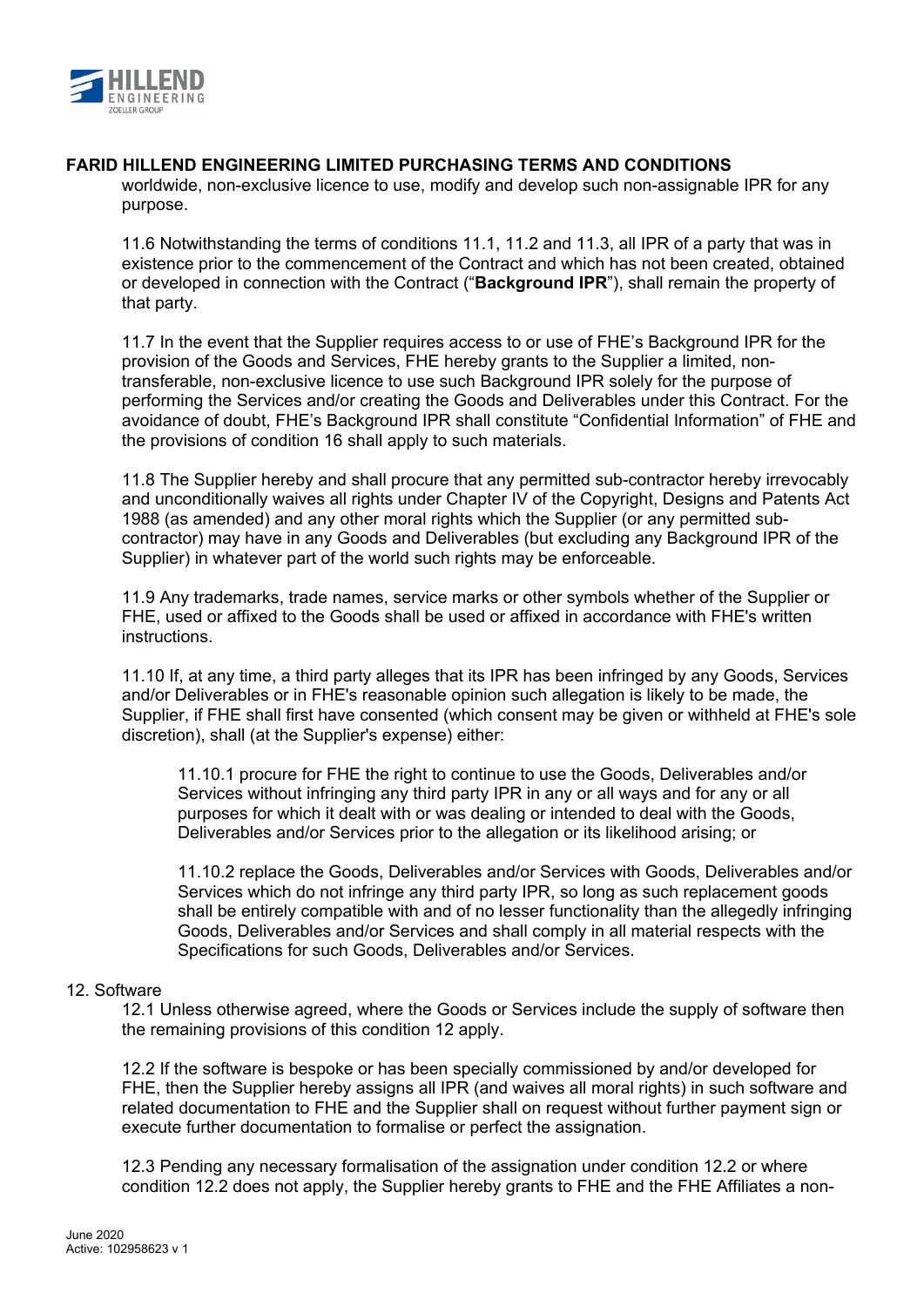

exclusive, irrevocable, royalty-free, perpetual, worldwide licence to use the software for all reasonable purposes.

12.4 The Supplier shall supply to FHE all necessary manuals, one copy of the software in machine-readable object code, all new releases and up-dates of the software during the term of the Contract, and in the case of bespoke software under condition 12.2, it shall supply the source code.

12.5 Without prejudice to condition 4, the Supplier warrants to FHE that all hardware and software shall be capable of full use for their intended purpose and of maintenance and amendment by a software engineer external to the Supplier and reasonably qualified in the relevant sector without external costs to FHE and without recourse to any additional codes or materials other than those supplied as part of the Goods or Services.

### 13. Documentation and Information

13.1 The Supplier will supply to FHE (where appropriate) in the English language not later than the date of delivery or installation of the Goods;

13.1.1 any operator's manual, instruction manuals, list of recommended spares and other supporting literature in relation to the Goods;

13.1.2 sufficient information about the use for which the Goods have been designed and tested; and

13.1.3 detailed information about any conditions or procedures required to ensure that when stored or put to use the Goods will be safe and without risk to health. In particular the Supplier shall supply to FHE a health and safety data sheet relating to the Goods.

13.2 If the Goods are perishable or have a life expectancy of a fixed duration or if there are any circumstances known to the Supplier which could adversely affect the life span of the Goods, the Supplier shall forthwith advise FHE in writing of all such necessary and appropriate information relating thereto which information shall upon receipt by FHE, but not before, form part of the description of the Goods.

### 14. Guarantee

14.1 The Supplier shall for a minimum of 20 years from the Delivery Date maintain any tooling relating to the Goods in good order, and (at the reasonable cost of FHE) for the same period provide all necessary support including any spare parts for the Goods and such engineering data relating to the Goods as may be required by FHE, unless agreed by FHE in writing that this service is not required.

### 15. Insurance

15.1 The Supplier undertakes and warrants that it shall at all times during the Contract and for a period of 36 months after termination or expiry thereof, maintain in force insurance with reputable insurance companies providing cover which is adequate and prudent, having regard to the business environment in which the Supplier is operating and its business obligations including, without prejudice to the foregoing generality, the following insurances:

15.1.1 public liability insurance;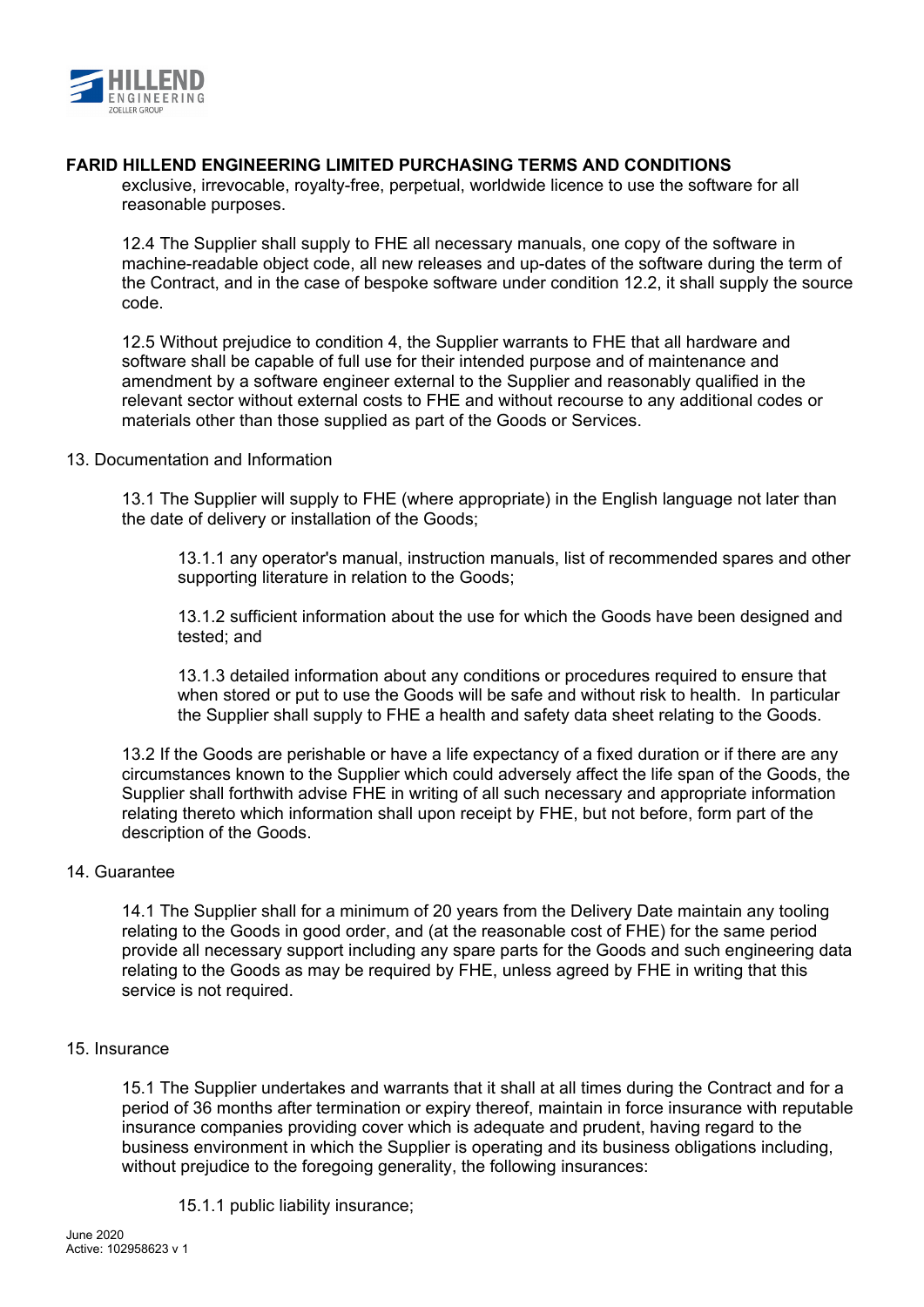

15.1.2 professional indemnity insurance;

15.1.3 employer's liability insurance;

15.1.4 product liability insurance; and

15.1.5 general business cover for not less than the full value of the Goods and any other goods, tools, materials, equipment or other property provided by, through or on behalf of FHE for use by the Supplier whilst these are in the Supplier's possession or whilst the risk lies with the Supplier including goods in transit in accordance with condition 7.

15.2 The Supplier shall ensure that FHE, or any other person having an insurable interest in the Goods, has its interest noted on each insurance policy (or the policy includes a generic interest clause) and is entitled to claim directly from the insurer. At the request of FHE, the Supplier shall provide FHE with copies of the insurance policies or other evidence of the insurance cover.

15.3 The Supplier shall ensure that any permitted sub-contractors also maintain adequate insurance having regard to the obligations under this Contract which they are contracted to fulfil from time to time.

15.4 The Supplier shall not take any steps so as to render any insurance policy void, voidable or otherwise unenforceable.

15.5 The Supplier shall notify FHE if any policy is (or will be) cancelled or will not be renewed or if its terms are (or will be) subject to any material change.

### 16. Confidentiality

16.1 Each party undertakes to keep the Confidential Information of the other party confidential by employing commercially reasonable precautions, and at least those precautions which it employs to protect its own confidential information.

16.2 The Supplier undertakes to: (a) only to use FHE's Confidential Information for the purpose of providing the Goods and/or Services; (b) only to disclose such Confidential Information to those of its employees and/or permitted sub-contractors who need to know it for the purposes of providing the Goods and/or Services and provided always that such employees and/or permitted sub-contractors are made aware of the confidential nature of the information and have entered into written confidentiality agreements with the Supplier; and (c) not to disclose any such Confidential Information to any third party without the prior written consent of FHE.

16.3 The Supplier hereby acknowledges and agrees that the Specification includes confidential and proprietary information of FHE and that it is an essential term of this Contract that the Supplier shall store the Specification (including all design documentation and technical

information) in a secure manner at its premises and that access to the Specification shall be restricted to employees of the Supplier that need to access the Specification for the purposes of this Contract and provided that such employees have entered into appropriate written confidentiality undertakings prior to accessing the Specification.

16.4 The obligations of confidentiality in this condition 16 shall cease to apply to the extent that any such Confidential Information: (a) is in or falls into the public domain otherwise than by or through a breach of confidentiality by the other party or if applicable, its directors, employees,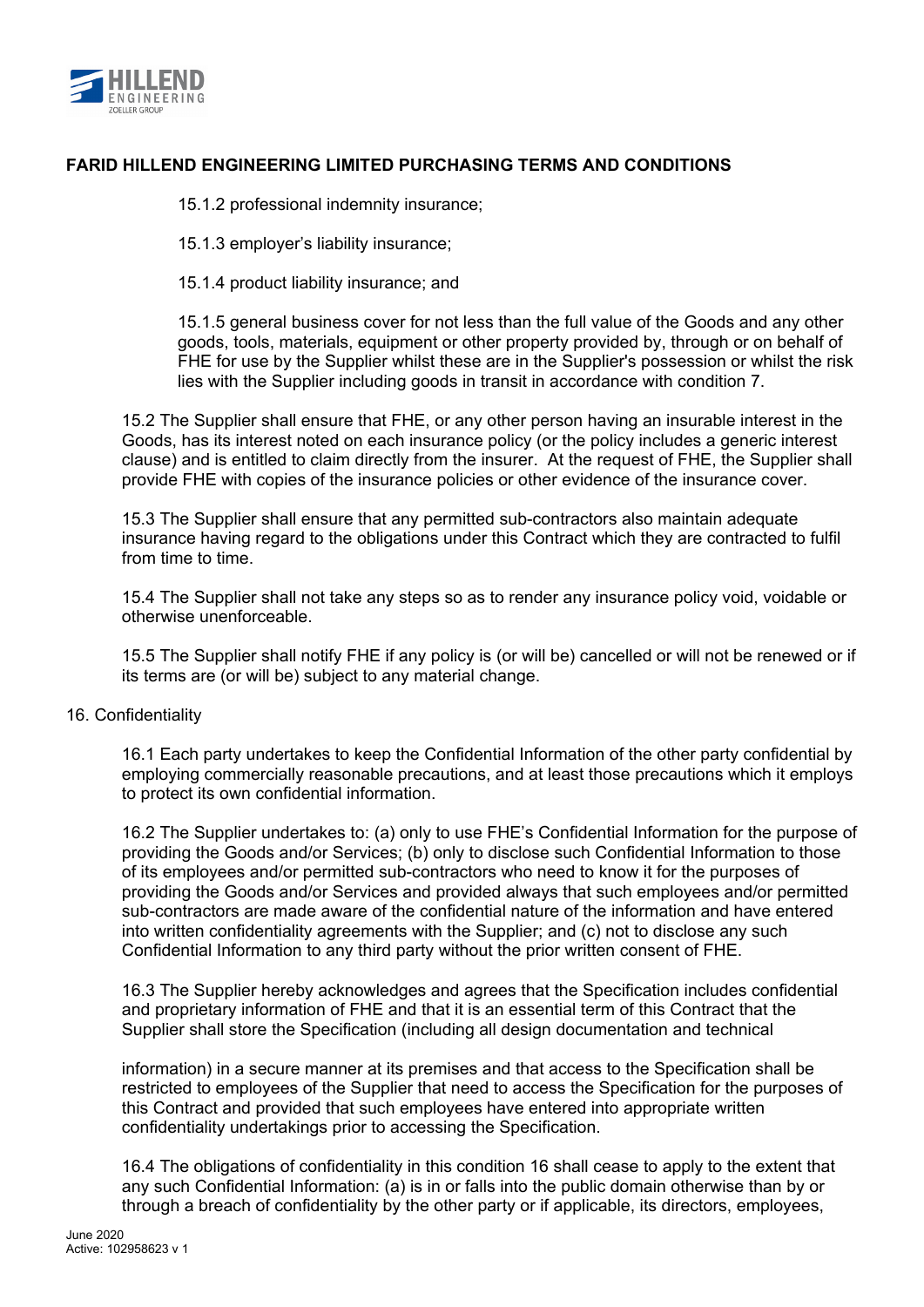

advisers, permitted subcontractors and consultants; or (b) is required to be disclosed under any applicable law or by order of a court or governmental body of competent jurisdiction.

16.5 As specified by FHE, upon completion of the Services pursuant to a Purchase Order or upon termination of this Contract for any reason, the Supplier shall, at FHE's request: (a) promptly return all of FHE's Confidential Information; and/or (b) destroy any of FHE's Confidential Information and any copies of same. The Supplier shall promptly on request by FHE certify in writing the return and/or destruction of FHE's Confidential Information and any copies of same.

16.6 This condition 16 shall survive termination of this Contract howsoever arising.

### 17. Data Protection

17.1 Both parties shall comply with all obligations which arise from the Data Protection Legislation in connection with the Contract.

17.2 Notwithstanding condition 17.1, the Supplier shall ensure that there are adequate technical and contractual measures in place to avoid any unauthorised access to, or accidental loss/destruction of Personal Data which may be supplied by FHE.

17.3 The provisions of this condition shall apply for the duration of the contract, and indefinitely after its expiry or termination.

#### 18. Health and Safety

18.1 The Supplier undertakes and warrants that all action required to minimise and eliminate any risk to health and safety resulting from the use of the Goods for the purpose for which they are designed (save in the event of an inadequate design provided by FHE), and the provision of the Services, has been carried out and that any information which is relevant, in any way whatsoever, to risks to health and safety will be brought to the attention of FHE in writing upon acceptance of the Purchase Order. FHE has the right to demand and receive proof that the above undertakings have been carried out.

### 19. Human Rights and Modern Slavery

19.1 Both parties shall comply with all applicable child labour and human rights laws, including all conventions or guidelines in relation to the prevention of child labour adopted by the International Labour Organisation (or a similar or replacement body), including the Minimum Age Convention, and the European Convention on Human Rights (or similar conventions for the protection of human rights adopted anywhere in the world) and the Modern Slavery Act 2015.

19.2 The Supplier shall take all reasonable measures to ensure the absence of any offences provided by the Modern Slavery Act 2015 with its supply chain.

### 20. Termination

20.1 Without prejudice to its other rights and remedies, FHE may cancel or terminate a Purchase Order in whole or in part, including any other Purchase Order FHE has with the Supplier:

20.1.1 immediately on giving notice to the Supplier, if there is a material breach of the Contract (which shall include any breach of condition 4) and (if the breach is remediable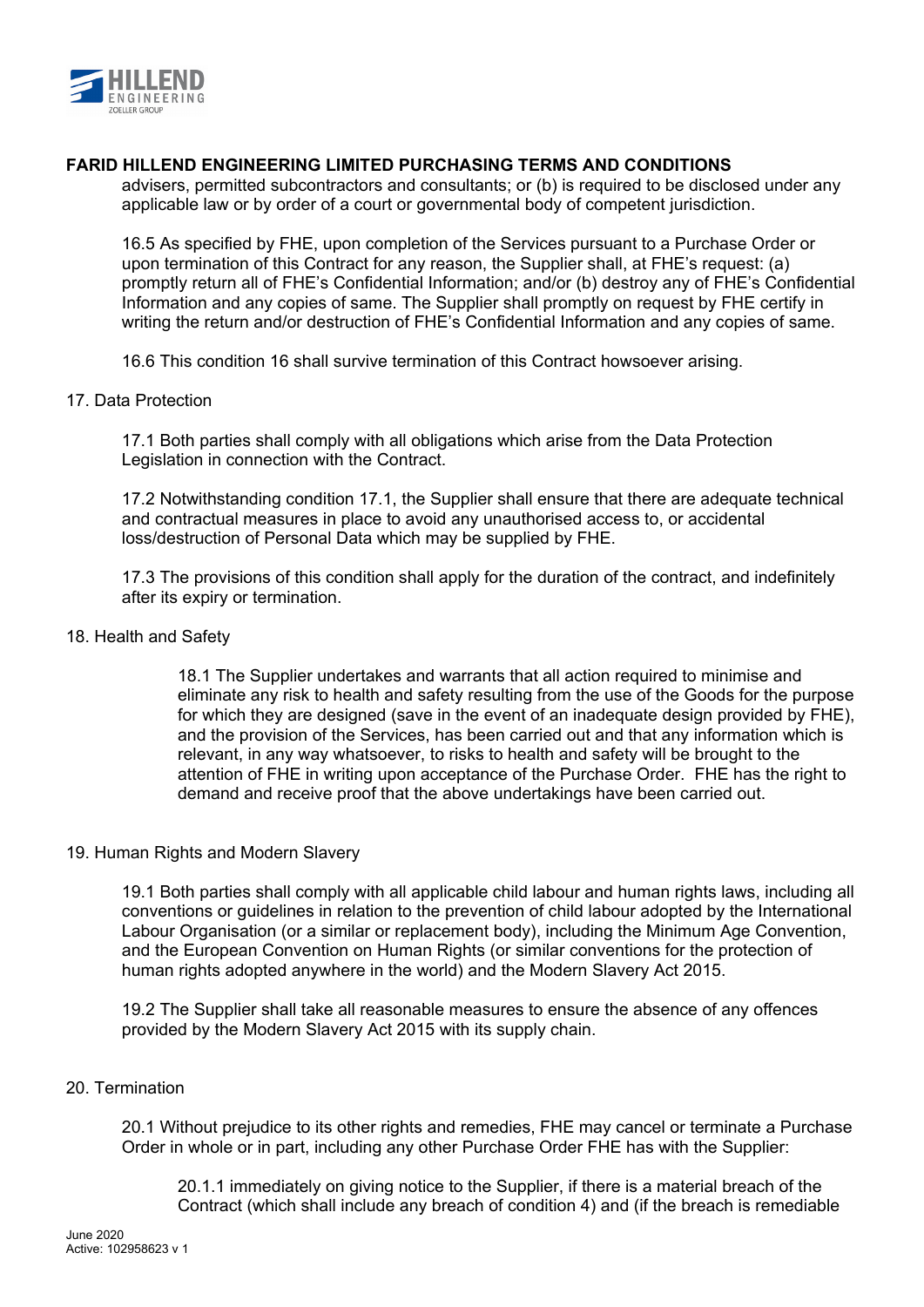

save as to time of performance) it is not remedied within 14 days of FHE notifying the Supplier of the breach); or

20.1.2 immediately on giving notice to the Supplier, if a Supplier Insolvency Event occurs; or

20.1.3 immediately on giving notice to the Supplier, if there is a breach of condition 7.1(delivery); or

20.1.4 at any time prior to the completed delivery of the Goods or performance of the Services in accordance with the Contract, on 1 month's notice.

20.2 The Supplier will notify FHE forthwith on the occurrence of a Supplier Insolvency Event.

20.3 Cancelling or terminating the Purchase Order shall not affect those Terms and Conditions which are capable of subsisting.

20.4 On termination or expiry of the Contract in accordance with the terms of the Contract:

20.4.1 FHE shall pay to the Supplier any and all amounts due and owing to the Supplier pursuant to this Contract except to the extent of any and all amounts due and owing by the Supplier to FHE under this Contract;

20.4.2 the Supplier shall immediately destroy or, at the request of FHE, return to FHE all information and materials belonging to FHE then in its possession, custody or control, including all Confidential Information of FHE;

20.4.3 the Supplier shall immediately return to FHE all FHE Materials provided by FHE to the Supplier that are owned by FHE and have not been used in the production process and all partially and fully completed Goods in the Supplier's possession or control at FHE's cost; and

20.4.4 the licence (if any) of any Background IPR from FHE to the Supplier shall terminate immediately.

### 21. Independent Contractor

21.1 In performing its obligations under this Purchase Order, the Supplier shall operate as, and have the standing of, an independent contractor engaged by FHE to supply the Goods and/or **Services** 

21.2 Nothing in the Contract shall create, or be deemed to create, a partnership or joint venture or relationship of employer and employee or principal and agent between the parties, make either party the legal representative of the other or give either party the right or authority to assume, create or incur any liability or obligation of any kind, express or implied, against, in the name of or on behalf of, the other party.

### 22. Set off

22.1 FHE may at any time, without notice to Supplier, set off any liability of the Supplier to FHE against any liability of FHE to the Supplier whether either liability is present or future, liquidated or unliquidated, and whether or not either liability arises under this Contract. If the liabilities to be set off are expressed in different currencies, FHE may convert either liability at a market rate of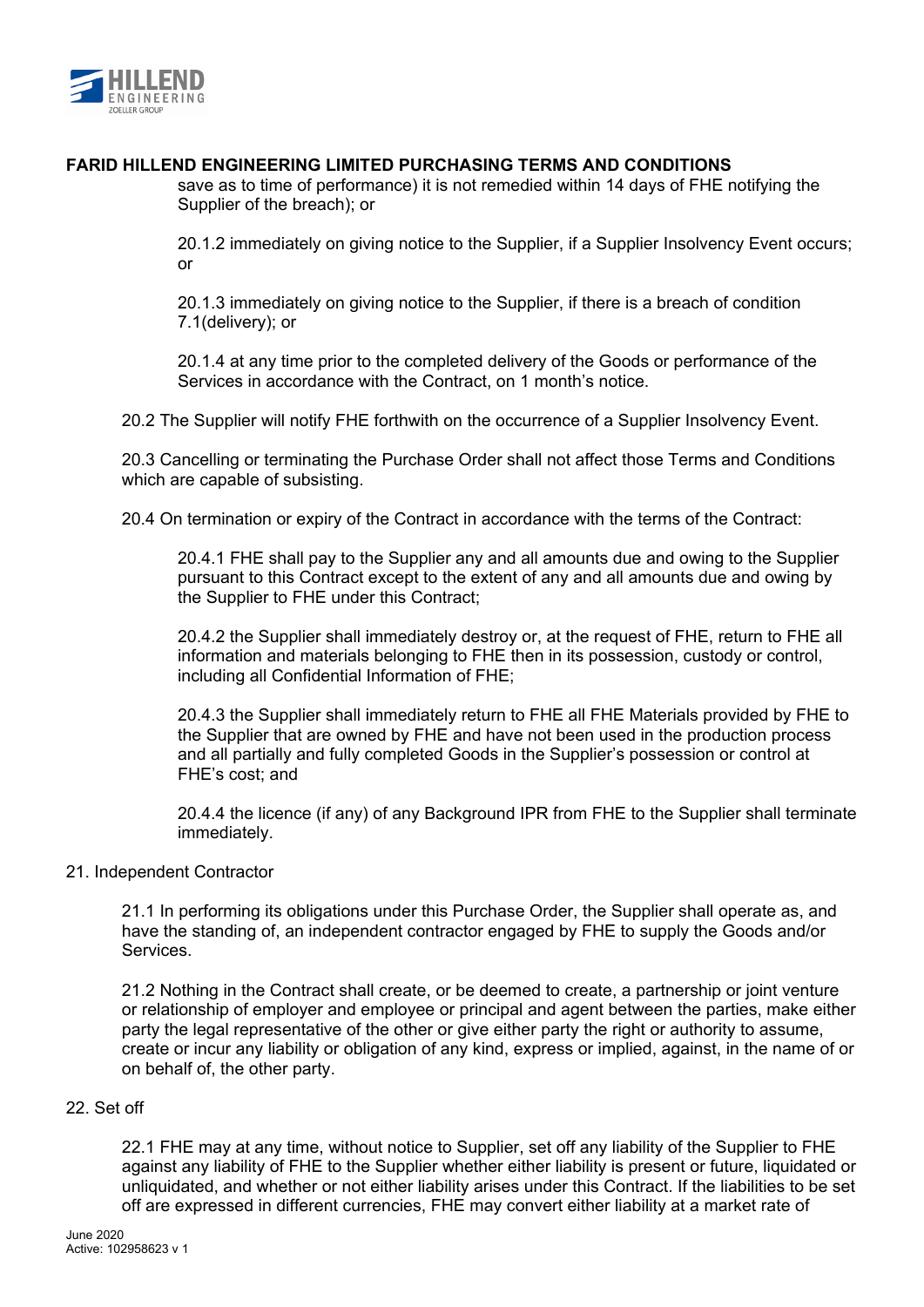

exchange for the purpose of setoff. Any exercise by FHE of its rights under this condition shall not limit or affect any other rights or remedies available to it under this Contract or otherwise.

22.2 The right of set-off in condition 22.1 applies at all times while amounts recoverable from or payable by, the Supplier to FHE and is not affected by any cancellation of a Purchase Order or termination of the Contract or other agreement.

### 23. Assignation and Sub-Contracting

23.1 The Supplier shall not be entitled to assign or otherwise transfer its rights or obligations under the Contract without FHE's prior written consent.

23.2 FHE may assign the Contract assign or otherwise dispose of its rights and obligations under the Contract or any part thereof to any person, firm or company.

23.3 Where FHE consents to the Supplier using any sub-contractors, such consent shall be subject to: (i) the Supplier being responsible for the compliance by such sub-contractors with the obligations of the Supplier; and (ii) the Supplier entering into a written contact with the subcontractors which imposes on and secures from such person terms equivalent to those imposed on the Supplier under the Contract, including without limitation the following obligations: the obligations pursuant to conditions 4 (warranties), 11 (intellectual property rights), 12 (software), 15 (insurance),16 (confidentiality) and 28 (Anti-Bribery Compliance).

### 24. Severance

24.1 If any term or provision of these Terms and Conditions is held to be wholly or partly invalid, illegal, void, voidable, unreasonable or unenforceable for any reason by any court, tribunal or administrative body of competent jurisdiction such provision shall be deemed severable and the remaining provisions hereof shall continue in full force and effect. In the event of any such deletion, the parties shall negotiate in good faith with a view to replacing the provisions so deleted with legal and enforceable provisions that have similar economic and commercial effect to the provisions so deleted.

### 25. Waiver

24.1 Failure by FHE to exercise or enforce any right conferred by the Contract shall not be deemed to be a waiver of any such right nor operate so as to bar the exercise or enforcement thereof or of any other right on any later occasion.

### 26. Notices

26.1 Unless otherwise agreed, notices to FHE shall be addressed to the address as given on each Purchase Order or other official document and to the Supplier at its address as given on invoices, the Purchase Order or other official document.

### 27. Force Majeure

27.1 Provided that it has complied with the provisions of condition 27.2 and subject to condition 30, a party shall not be in breach of this Contract in respect of, or liable for, any failure or delay in performance of its obligations under this Contract arising from or attributable to acts of god, governmental actions, war, riots, civil commotion, general strike, fire, flood, epidemic, hurricane and earthquakes, which make fulfilment of a delivery date impossible ("**Force Majeure Event**").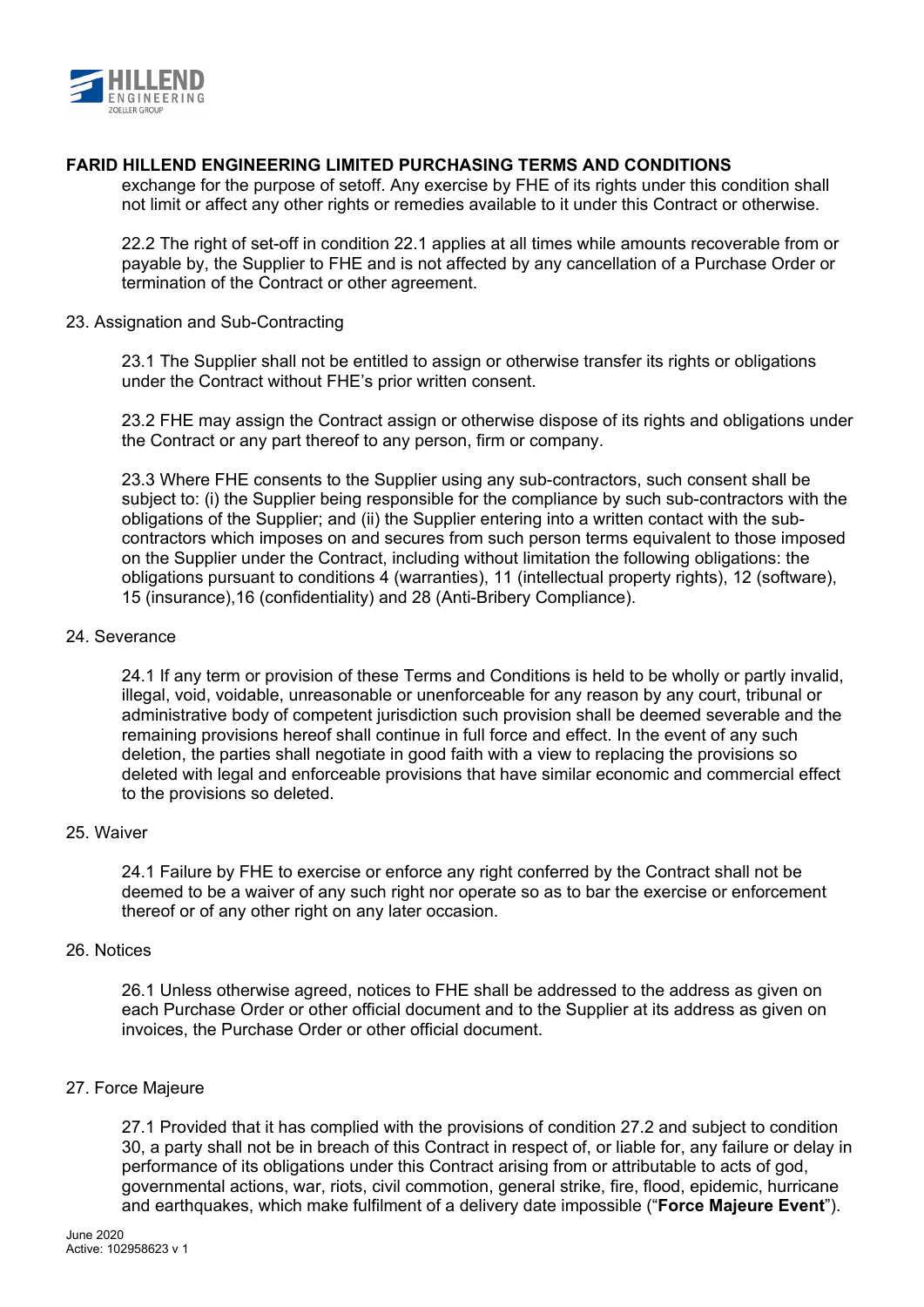

27.2 A party that is subject to a Force Majeure Event shall not be in breach of this Contract provided that it: (a) promptly notifies the other party in writing of the nature and extent of the Force Majeure Event causing its failure or delay in performance; (ii) could not have avoided the effect of the Force Majeure Event by taking precautions which, having regard to all the matters known to it before the Force Majeure Event, it ought reasonably to have taken, but did not; and (iii) has used all reasonable endeavours to mitigate the effect of the Force Majeure Event to carry out its obligations under this Contract in any way that is reasonably practicable and to resume the performance of its obligations as soon as reasonably possible.

27.3 If the Force Majeure Event continues for a continuous period of more than two months, either party may terminate this Contract by giving 14 days' notice in writing to the other party. On the expiry of this notice period, this Contract shall terminate. This termination shall not affect the rights of the parties in respect of any breach of this Contract occurring before termination.

### 28. Anti-Bribery Compliance

28.1 The Supplier shall:

28.1.1 comply with all applicable laws, statutes, regulations, and codes relating to antibribery and anti-corruption including but not limited to The Bribery Act 2010 ("**Relevant Requirements**");

28.1.2 comply with FHE's Ethics, Anti-bribery and Anti-corruption Policies (as may be provided to the Supplier by FHE from time to time) ("**Relevant Policies**");

28.1.3 have and shall maintain in place throughout the term of this Contract its own policies and procedures to ensure compliance with the Relevant Requirements and the Relevant Policies, and will enforce them where appropriate;

28.1.4 promptly report to FHE any request or demand for any undue financial or other advantage of any kind received by the Supplier in connection with the performance of this Contract;

28.1.5 immediately notify FHE (in writing) if a foreign public official becomes an officer or employee of the Supplier or acquires a direct or indirect interest in the Supplier (and the Supplier warrants that it has no foreign public officials as officers, employees or direct or indirect owners at the date of this Contract);

28.1.6 within two months of the date of this Contract, and annually thereafter, certify to FHE in writing signed by an officer of the Supplier, compliance with this condition 28 by the Supplier and all persons referred to under condition 28.2. The Supplier shall provide such supporting evidence of compliance as FHE may reasonably request.

28.2 The Supplier shall ensure that all of its suppliers, agents and subcontractors who perform services or provide goods in connection with this Contract do so only on the basis of a written contract which imposes on and secures from such persons terms equivalent to those imposed on the Supplier in this condition 28 ("**Relevant Terms**"). The Supplier shall be responsible for the observance and performance by such persons of the Relevant Terms and shall be directly liable to FHE for any breach by such persons of any of the Relevant Terms.

28.3 Breach of this condition 28 shall be deemed a material breach of this Contract.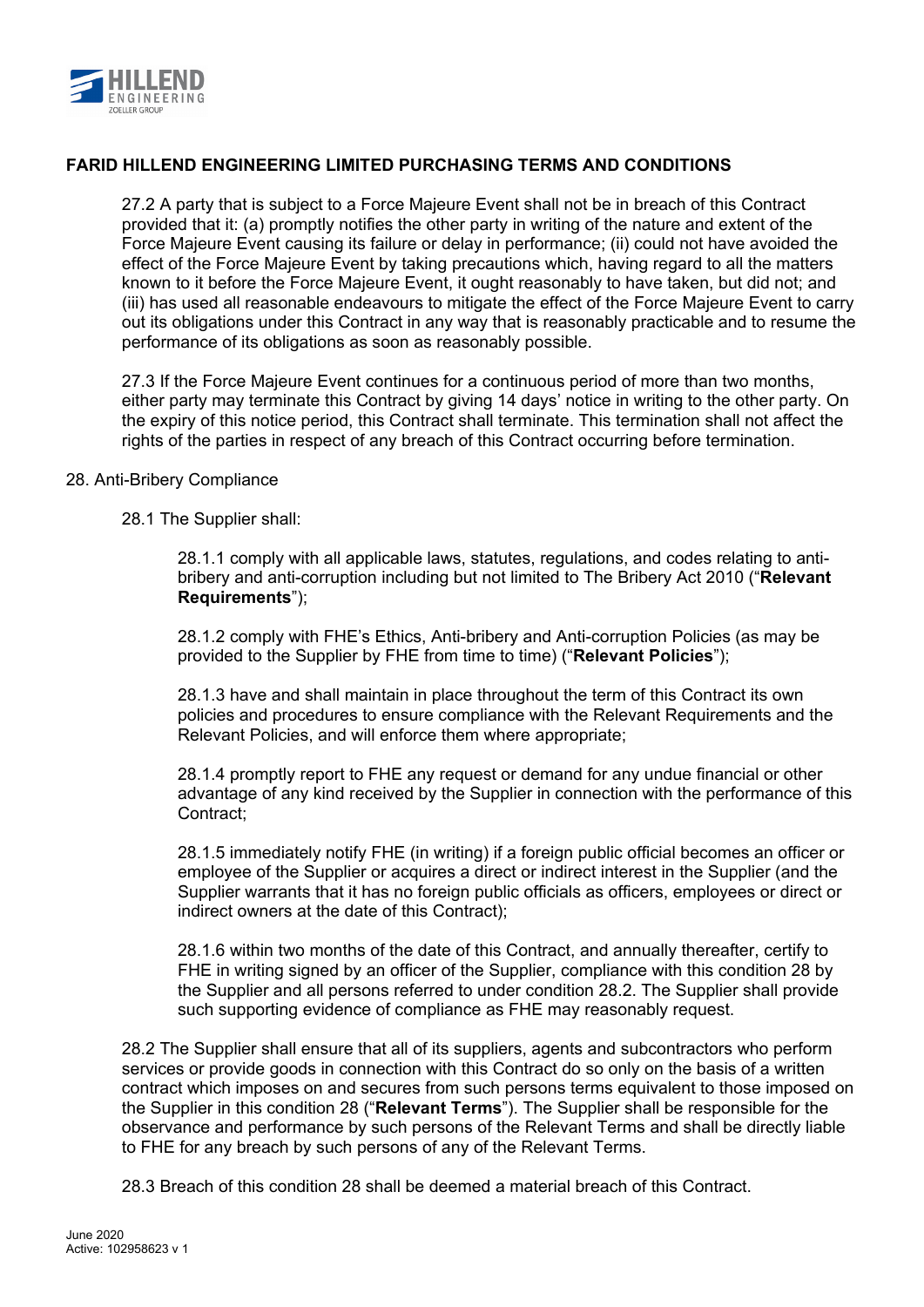

29. Business Recovery Plan

29.1 The Supplier acknowledges that business continuity is of paramount concern of FHE in entering into the Contract. Accordingly while it is agreed that neither party shall be liable for any breach of its obligations under the Contract resulting from an event of force majeure as set out in condition 27.1, the obligations in this condition 29 reflect what has been agreed between the Supplier and FHE by way of contingency planning.

29.2 Insofar as not previously provided by the Supplier to FHE, the Supplier shall, within 14 days of the date of the first Purchase Order, provide a copy of its current business continuity plan to FHE ("Business Continuity Plan"), including (without limitation) details of its business continuity and recovery plan and estimated timescales for resumption of business and shall ensure that at all times FHE is provided with a copy of any updates or changes to the Business Continuity Plan.

29.3 If FHE (acting reasonably) has any recommendations in respect of, or requires any amendments to, the Business Continuity Plan, it shall notify the Supplier to that effect. 29.4 The Supplier shall implement the Business Continuity Plan (including any recommendations or amendments required by FHE).

- 30. Intervening Events
	- 30.1 For the purposes of this Clause 30:

30.1.1 "**Brexit**" means any law or international agreement that is made, or any legal consequence or factual circumstances that arise, to any substantial extent as a result of the Prime Minister of the UK having given notice to the European Council, under Article 50, paragraph 2 of the Treaty on European Union of the UK's intention to withdraw from the European Union, including (i) the EU treaties ceasing to apply to the UK in accordance with paragraph 3 of Article 30 and (ii) the conclusion and ratification (or otherwise) of any agreement setting out the arrangements for the UK's withdrawal from the European Union, or of any agreement between the UK and the European Union or the UK and any other state or states that it is proposed should take effect after the EU treaties have ceased to apply to the UK, including any modification to a World Trade Organisation agreement as it affects the UK made in consequence of the EU treaties no longer applying to it; and

30.1.2 "**COVID-19**" means any law, regulation or governmental intervention that is made, or any legal consequence or factual circumstances that arise, to any substantial extent as a result of an epidemic, pandemic or quarantine, including without limitation as a result of COVID-19.

- 30.2 The Supplier shall not be relieved of any of its obligations under this Contract as a result of Brexit and/or COVID-19 or any effect of Brexit and/or COVID-19. Further, the Supplier shall bear all risk and cost associated with Brexit and/or COVID-19 or the effects of Brexit and/or COVID-19, save only to the extent explicitly provided for in this Contract.
- 30.3 Condition 30.1 shall apply to any impact on the Supplier's costs as a result of:

30.2.1 foreign exchange rate fluctuations;

30.2.2 increases in import duties;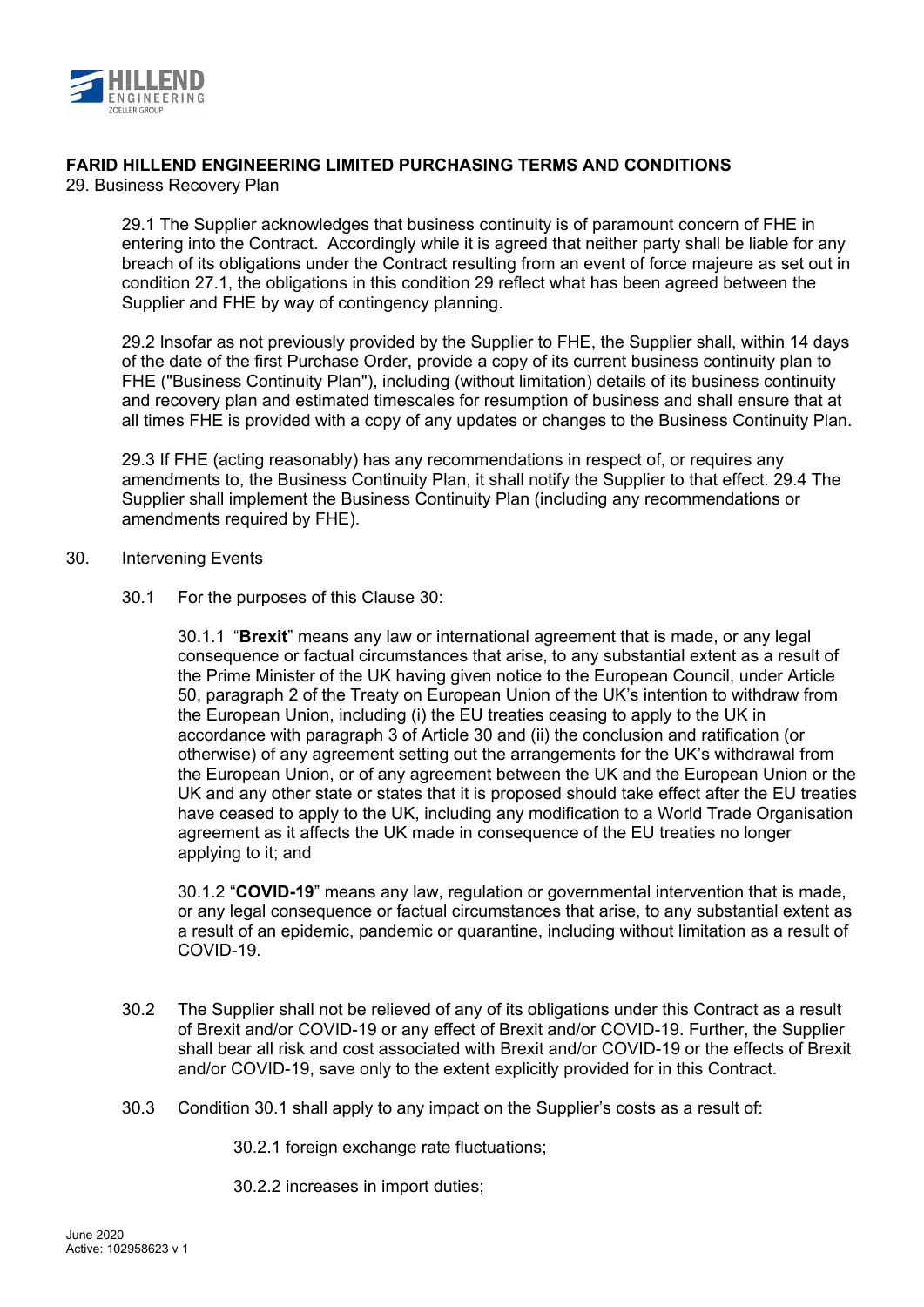

30.2.3 increases in the costs of insurance;

30.3.4 increases in the costs of materials;

30.3.5 any resulting delays;

30.2.5 increased labour and employment costs; and

30.2.6 any other increase in the Supplier's costs, including supply chain and transport costs.

### 31. Amendment

31.1 This Contract may be amended only in writing by authorised representatives of the Parties.

### 32. Survival

32.1 If any of the conditions, sub-conditions or other provisions of the Contract are found by an arbiter, court or other competent authority to be void or unenforceable, such provision shall be deemed to be deleted from the Contract but the remaining provisions of the Contract shall continue in full force and effect insofar as they are not affected by any such deletion. In the event of any such deletion, the Parties shall negotiate in good faith with a view to replacing the provisions so deleted with legal and enforceable provisions that have similar economic and commercial effect to the provisions so deleted.

### 33. Rights of Third Parties

33.1 The Contract does not create, and shall not be construed as creating, any right which is enforceable by any person who is not a Party, whether pursuant to The Contract (Third Party Rights) (Scotland) Act 2017 or otherwise, except a permitted successor or assignee of the Parties under condition 23 above shall be entitled to enforce the rights or benefits of the Contract and FHE shall be entitled to enforce the rights or benefits of the Contract against said permitted successor or assignee of the Supplier.

### 34. Non-Solicitation

34.1 For the duration of the Contract and for twelve (12) months thereafter, neither Party may solicit, directly or indirectly, any employee of the other Party who was involved in the provision of nor receipt of the Services, except as otherwise agreed in writing between the Parties. This condition 34 shall not however restrict a Party from hiring employees of the other Party who apply unsolicited in response to a general advertising or recruitment campaign that is conducted in good faith.

### 35. Publicity

35.1 Except as required by law or in accordance with the provisions of the Contract, no announcement or disclosure or circular concerning or in connection with the subject matter of the